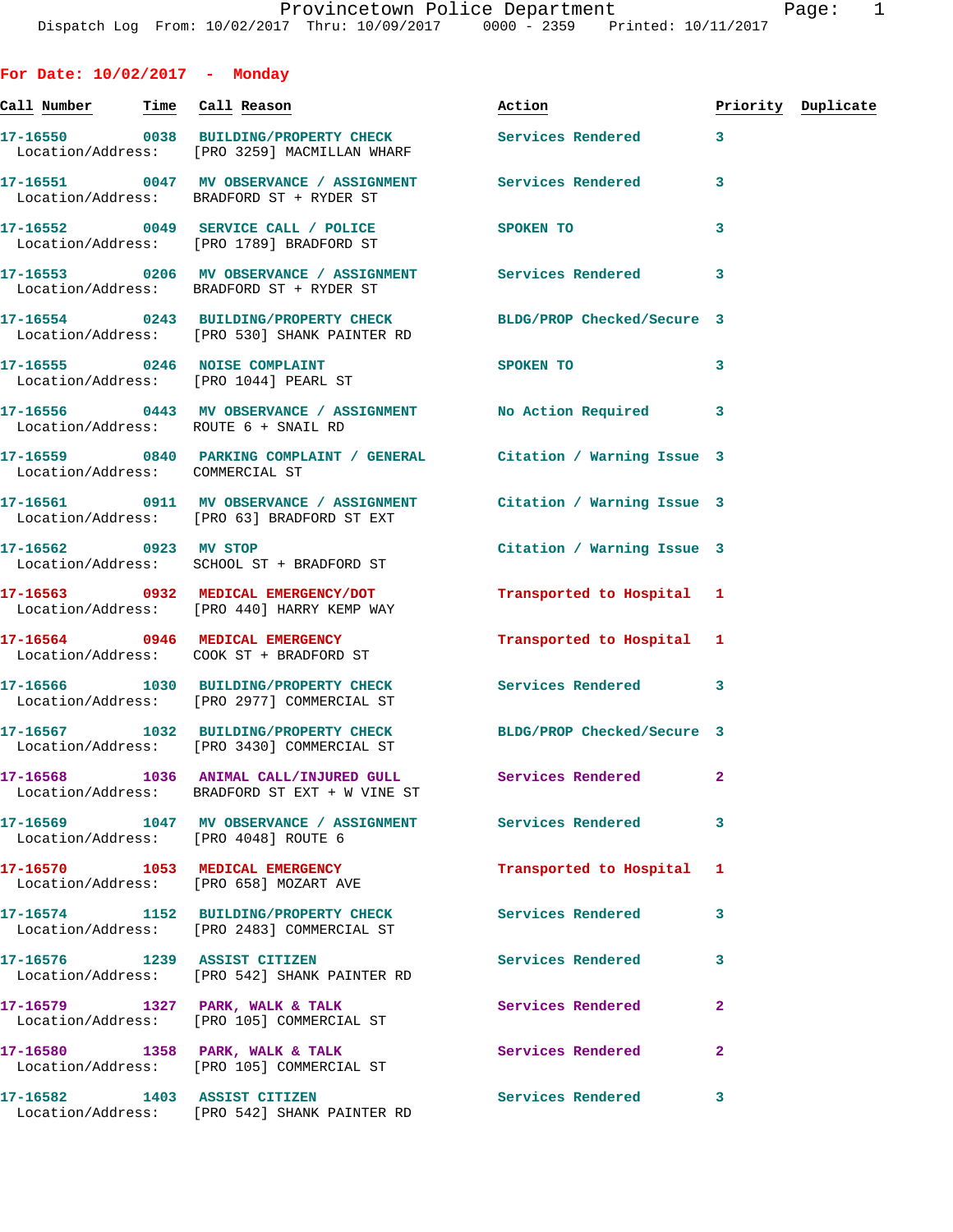|                                      | Dispatch Log From: 10/02/2017 Thru: 10/09/2017 0000 - 2359 Printed: 10/11/2017                                      | Provincetown Police Department |                | Page: 2 |  |
|--------------------------------------|---------------------------------------------------------------------------------------------------------------------|--------------------------------|----------------|---------|--|
|                                      | 17-16585 1537 BUILDING/PROPERTY CHECK Services Rendered 3<br>Location/Address: [PRO 3259] MACMILLAN WHARF           |                                |                |         |  |
|                                      | 17-16587 1546 MEDICAL EMERGENCY/FACIAL BLEED Transported to Hospital 1<br>Location/Address: [PRO 182] COMMERCIAL ST |                                |                |         |  |
|                                      | 17-16586 1547 PARK, WALK & TALK<br>Location: [PRO 3431] LOPES SQUARE                                                | Services Rendered              | $\mathbf{2}$   |         |  |
|                                      | 17-16588 1558 PARK, WALK & TALK 17 Services Rendered Election/Address: [PRO 204] COMMERCIAL ST                      |                                | $\mathbf{2}$   |         |  |
|                                      | 17-16593 1706 BUILDING/PROPERTY CHECK BLDG/PROP Checked/Secure 3<br>Location/Address: [PRO 3259] MACMILLAN WHARF    |                                |                |         |  |
|                                      | 17-16594 1724 BUILDING/PROPERTY CHECK Services Rendered<br>Location/Address: [PRO 2490] PROVINCELANDS RD            |                                | 3              |         |  |
|                                      | 17-16595 1735 BUILDING/PROPERTY CHECK Services Rendered 3<br>Location/Address: [PRO 2540] RACE POINT RD             |                                |                |         |  |
|                                      | 17-16596 1745 ASSIST CITIZEN<br>Location/Address: [PRO 1468] CONANT ST                                              | Services Rendered              | 3              |         |  |
|                                      | 17-16597 1755 ALARM - GENERAL/FIRE<br>Location/Address: [PRO 242] COMMERCIAL ST                                     | False Alarm 1                  |                |         |  |
|                                      | 17-16599 2016 BUILDING/PROPERTY CHECK BLDG/PROP Checked/Secure 3<br>Location/Address: [PRO 105] COMMERCIAL ST       |                                |                |         |  |
|                                      | 17-16600 2031 BUILDING/PROPERTY CHECK BLDG/PROP Checked/Secure 3<br>Location/Address: [PRO 519] RACE POINT RD       |                                |                |         |  |
|                                      | 17-16601 2043 BUILDING/PROPERTY CHECK BLDG/PROP Checked/Secure 3<br>Location/Address: [PRO 1780] JOHNSON ST         |                                |                |         |  |
| Location/Address: [PRO 2521] ROUTE 6 | 17-16602 2055 MV OBSERVANCE / ASSIGNMENT Services Rendered 3                                                        |                                |                |         |  |
|                                      | 17-16603 2128 BUILDING/PROPERTY CHECK Services Rendered 3<br>Location/Address: [PRO 3259] MACMILLAN WHARF           |                                |                |         |  |
|                                      | 17-16605 2143 BAR CHECK<br>Location/Address: [PRO 399] COMMERCIAL ST                                                | BLDG/PROP Checked/Secure 2     |                |         |  |
|                                      | 17-16604 2146 BUILDING/PROPERTY CHECK Services Rendered<br>Location/Address: [PRO 2483] COMMERCIAL ST               |                                | 3              |         |  |
| 17-16606 2147 BAR CHECK              | Location/Address: [PRO 272] COMMERCIAL ST                                                                           | Services Rendered              | $\overline{2}$ |         |  |
| 17-16607 2150 BAR CHECK              | Location/Address: [PRO 3432] COMMERCIAL ST                                                                          | Services Rendered              | $\mathbf{2}$   |         |  |
| 17-16584 2154 BAR CHECK              | Location/Address: [PRO 3392] COMMERCIAL ST                                                                          | BLDG/PROP Checked/Secure 2     |                |         |  |
|                                      | 17-16608 2347 MISSING PERSON/RETURNED Services Rendered<br>Location/Address: [PRO 542] SHANK PAINTER RD             |                                | $\mathbf{1}$   |         |  |
| For Date: $10/03/2017$ - Tuesday     |                                                                                                                     |                                |                |         |  |
|                                      | 17-16609 0009 FOLLOW UP/MISSING PERSON SPOKEN TO<br>Location/Address: [PRO 1836] NELSON AVE                         |                                | 2              |         |  |
|                                      | 17-16610 0019 911 /MSP HANG UP<br>Location/Address: [PRO 1730] DUNCAN LN                                            | Unfounded                      | 1              |         |  |
|                                      | 17-16611 0100 BUILDING/PROPERTY CHECK Services Rendered                                                             |                                | 3              |         |  |

Location/Address: [PRO 2483] COMMERCIAL ST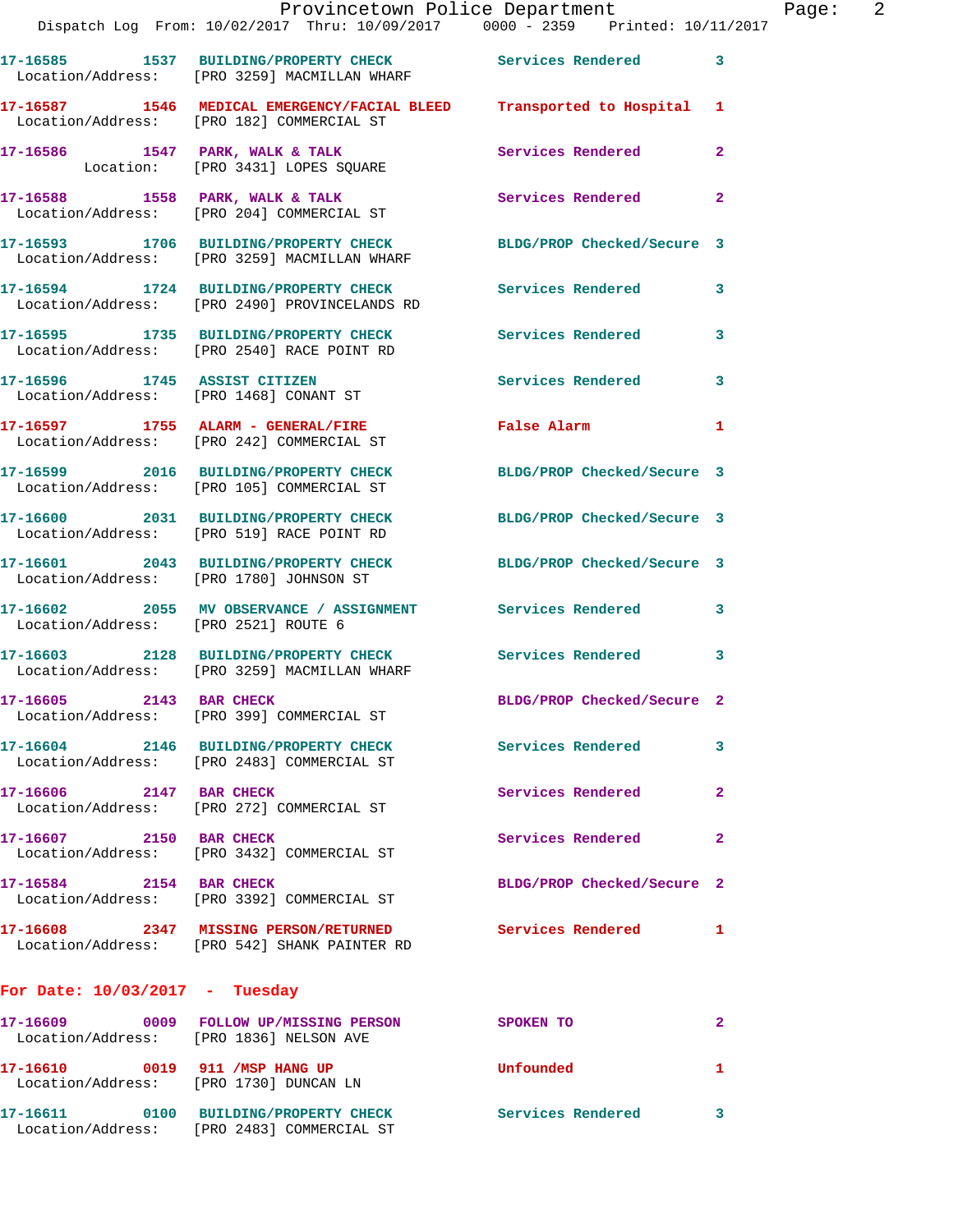**17-16612 0107 MV OBSERVANCE / ASSIGNMENT Services Rendered 3**  Location/Address: BRADFORD ST + RYDER ST **17-16613 0110 MV OBSERVANCE / ASSIGNMENT No Action Required 3**  Location/Address: ROUTE 6 + SNAIL RD **17-16614 0148 BUILDING/PROPERTY CHECK Services Rendered 3**  Location/Address: [PRO 3259] MACMILLAN WHARF **17-16615 0201 MV OBSERVANCE / ASSIGNMENT Services Rendered 3**  Location/Address: BRADFORD ST + HOWLAND ST **17-16616 0201 BUILDING/PROPERTY CHECK Services Rendered 3**  Location/Address: [PRO 1195] COMMERCIAL ST **17-16617 0209 MV STOP VERBAL WARNING 3**  Location/Address: HOWLAND ST + ROUTE 6 **17-16618 0236 BUILDING/PROPERTY CHECK BLDG/PROP Checked/Secure 3**  Location/Address: [PRO 2539] RYDER ST EXT **17-16619 0242 BUILDING/PROPERTY CHECK BLDG/PROP Checked/Secure 3**  Location/Address: [PRO 444] HIGH POLE HILL **17-16620 0503 MV OBSERVANCE / ASSIGNMENT No Action Required 3**  Location/Address: JEROME SMITH RD + SHANK PAINTER RD **17-16621 0542 MV OBSERVANCE / ASSIGNMENT Services Rendered 3**  Location/Address: ROUTE 6 **17-16622 0618 BUILDING/PROPERTY CHECK Services Rendered 3**  Location/Address: [PRO 2540] RACE POINT RD **17-16623 0721 MV OBSERVANCE / ASSIGNMENT Services Rendered 3**  Location/Address: [PRO 4048] ROUTE 6 **17-16624 0733 MV STOP Citation / Warning Issue 3**  Location/Address: [PRO 3912] SHANK PAINTER RD **17-16625 0811 SCHOOL ASSIGNMENT Services Rendered 3**  Location/Address: [PRO 488] MAYFLOWER ST **17-16626 0812 BUILDING/PROPERTY CHECK BLDG/PROP Checked/Secure 3**  Location/Address: [PRO 3317] CEMETERY RD **17-16627 0812 BUILDING/PROPERTY CHECK BLDG/PROP Checked/Secure 3**  Location/Address: [PRO 3318] CEMETERY RD **17-16628 0841 BUILDING/PROPERTY CHECK Services Rendered 3**  Location/Address: [PRO 3259] MACMILLAN WHARF **17-16629 0905 MV DISABLED GONE ON ARRIVAL 2**  Location/Address: BRADFORD ST EXT **17-16630 0907 MV HIT & RUN Investigated 2**  Location/Address: [PRO 3430] COMMERCIAL ST Refer To Accident: 17-93-AC **17-16632 0940 BUILDING/PROPERTY CHECK Services Rendered 3**  Location/Address: [PRO 2499] RACE POINT RD 17-16634 1000 PARK, WALK & TALK **Services Rendered** 2 Location/Address: [PRO 105] COMMERCIAL ST **17-16635 1044 BUILDING/PROPERTY CHECK Services Rendered 3**  Location/Address: [PRO 2490] PROVINCELANDS RD **17-16636 1113 MEDICAL EMERGENCY Transported to Hospital 1** 

Location/Address: [PRO 440] HARRY KEMP WAY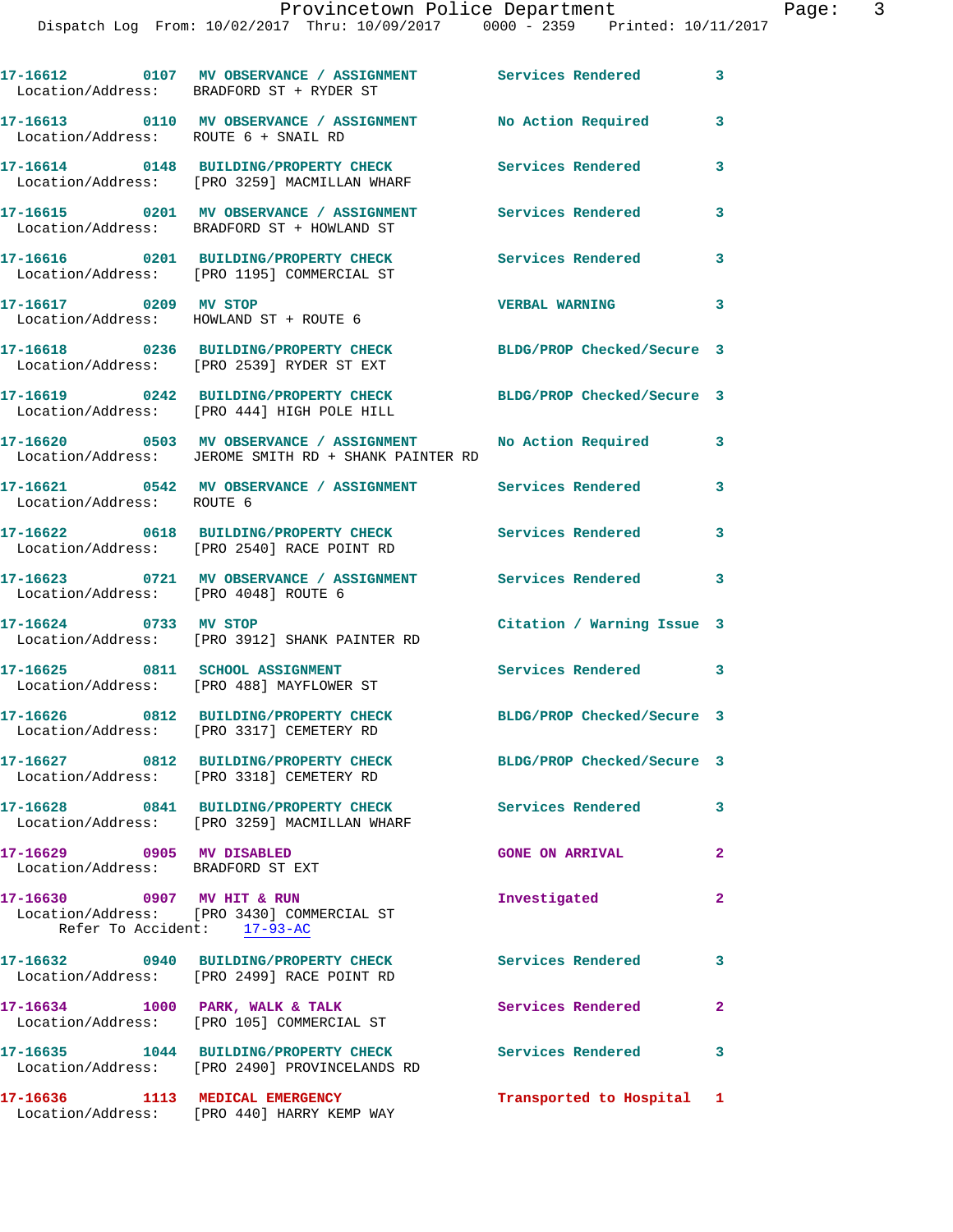Dispatch Log From: 10/02/2017 Thru: 10/09/2017 0000 - 2359 Printed: 10/11/2017 17-16637 1115 MV HIT & RUN **Investigated**  Location/Address: [PRO 57] BRADFORD ST Refer To Accident: 17-94-AC **17-16639 1128 PARK, WALK & TALK Services Rendered 2**  Location/Address: [PRO 105] COMMERCIAL ST **17-16640 1134 BUILDING/PROPERTY CHECK Services Rendered 3**  Location/Address: [PRO 2977] COMMERCIAL ST **17-16641 1135 BY-LAW VIOLATION SPOKEN TO 2**  Location/Address: [PRO 2052] COMMERCIAL ST **17-16642 1138 THREATS Investigated 2**  Location/Address: [PRO 83] CENTER ST **17-16643 1145 MEDICAL EMERGENCY Transported to Hospital 1**  Location/Address: [PRO 350] COMMERCIAL ST **17-16645 1155 BUILDING/PROPERTY CHECK BLDG/PROP Checked/Secure 3**  Location/Address: [PRO 3033] COMMERCIAL ST **17-16646 1221 PARKING COMPLAINT / GENERAL Citation / Warning Issue 3**  Location/Address: [PRO 770] BREWSTER ST **17-16647 1233 FOLLOW UP FOLLOW UP 2**  Location/Address: [PRO 1705] COMMERCIAL ST **17-16648 1308 FLIGHT COVERAGE Services Rendered 2**  Location/Address: [PRO 516] RACE POINT RD **17-16649 1328 BY-LAW VIOLATION/BUSES IDLING SPOKEN TO 2**  Location/Address: [PRO 94] BRADFORD ST **17-16650 1336 MV OBSERVANCE / ASSIGNMENT Services Rendered 3**  Location/Address: [PRO 2521] ROUTE 6 **17-16651 1338 BUILDING/PROPERTY CHECK BLDG/PROP Checked/Secure 3**  Location/Address: [PRO 3287] ROUTE 6 **17-16652 1355 BUILDING/PROPERTY CHECK Services Rendered 3**  Location/Address: [PRO 2483] COMMERCIAL ST **17-16653 1443 MV COLLISION/MINOR Services Rendered 1**  Location/Address: [PRO 3296] SHANK PAINTER RD **17-16654 1447 ASSIST CITIZEN Services Rendered 3**  Location/Address: WEST VINE ST + BRADFORD ST EXT **17-16655 1507 SERVICE CALL / POLICE Services Rendered 3**  Location/Address: [PRO 569] WINSLOW ST **17-16656 1523 FOLLOW UP FOLLOW UP 2**  Location/Address: [PRO 542] SHANK PAINTER RD **17-16658 1536 MV STOP VERBAL WARNING 3**  Location/Address: [PRO 2479] ROUTE 6 **17-16657 1539 BUILDING/PROPERTY CHECK Services Rendered 3**  Location/Address: [PRO 3259] MACMILLAN WHARF **17-16659 1540 BUILDING/PROPERTY CHECK BLDG/PROP Checked/Secure 3**  Location/Address: [PRO 1778] SHANK PAINTER RD 17-16660 1550 PARK, WALK & TALK **Services Rendered** 2 Location/Address: [PRO 105] COMMERCIAL ST **17-16661 1612 MEDICAL EMERGENCY/DOT Transported to Hospital 1**  Location/Address: [PRO 3222] ALDEN ST

**17-16662 1630 PARK, WALK & TALK Services Rendered 2**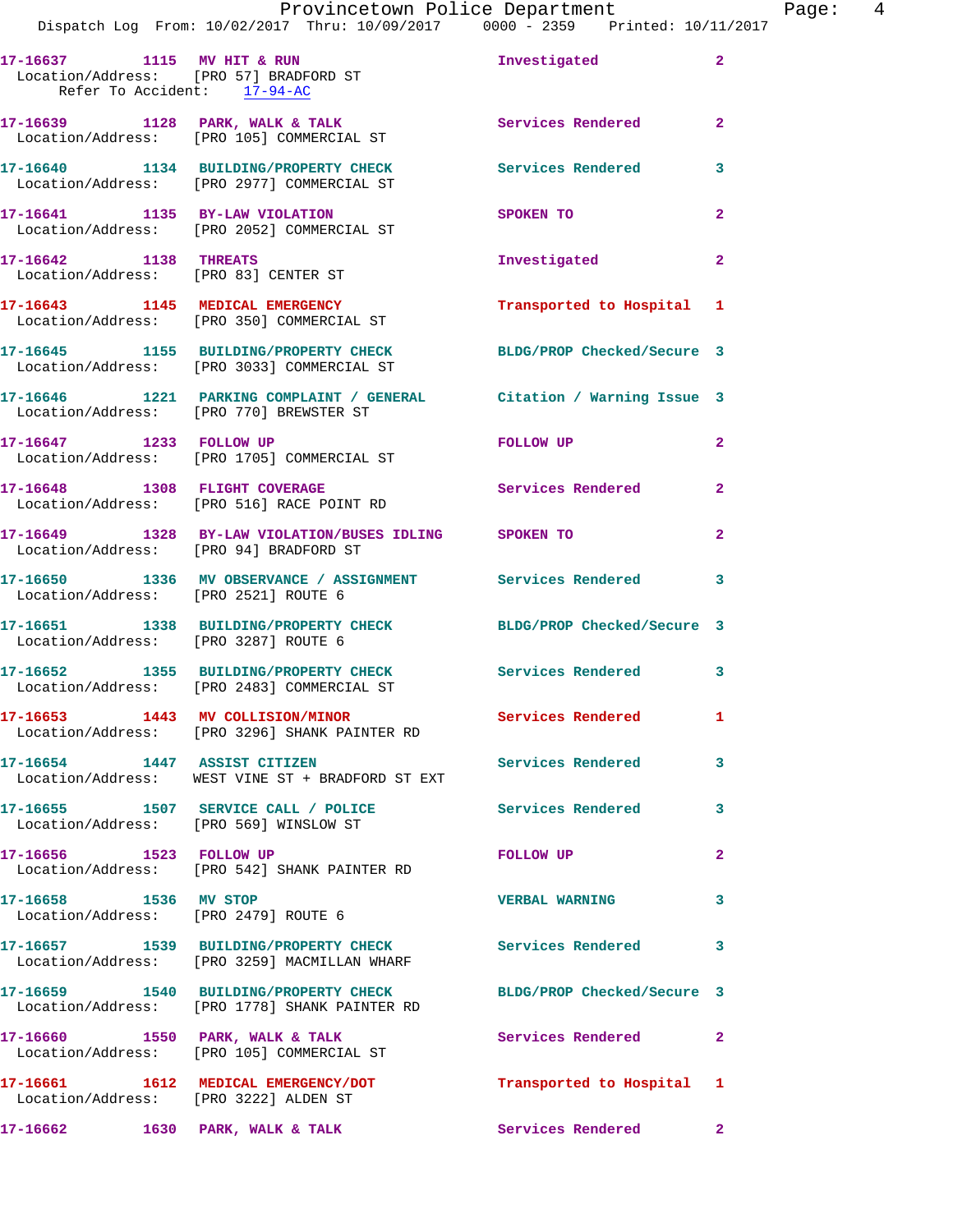|                                      | Provincetown Police Department<br>Dispatch Log From: 10/02/2017 Thru: 10/09/2017 0000 - 2359 Printed: 10/11/2017 |                            |   |
|--------------------------------------|------------------------------------------------------------------------------------------------------------------|----------------------------|---|
|                                      | Location: [PRO 3431] LOPES SQUARE                                                                                |                            |   |
|                                      | 17-16664 1707 BUILDING/PROPERTY CHECK BLDG/PROP Checked/Secure 3<br>Location/Address: [PRO 4080] RYDER ST EXT    |                            |   |
| Location/Address: [PRO 2521] ROUTE 6 | 17-16665 1718 MV OBSERVANCE / ASSIGNMENT Services Rendered                                                       |                            | 3 |
|                                      | 17-16666 1720 MEDICAL EMERGENCY/DOT<br>Location/Address: [PRO 440] HARRY KEMP WAY                                | Transported to Hospital    | 1 |
| Location/Address: COMMERCIAL ST      | 17-16668 1736 BUILDING/PROPERTY CHECK                                                                            | BLDG/PROP Checked/Secure 3 |   |
|                                      | 17-16670 1756 BY-LAW VIOLATION<br>Location/Address: [PRO 105] COMMERCIAL ST                                      | Citation / Warning Issue 2 |   |
| 17-16671 1811 COMPLAINT              | Location/Address: [PRO 105] COMMERCIAL ST                                                                        | Services Rendered          | 3 |
|                                      | 17-16672 1824 PARKING COMPLAINT / GENERAL No Action Required<br>Location/Address: [PRO 32] BRADFORD ST           |                            | 3 |
|                                      | 17-16673 2004 MV OBSERVANCE / ASSIGNMENT Services Rendered<br>Location/Address: COMMERCIAL ST + COMMODORE AVE    |                            | 3 |
|                                      | 17-16674 2011 BUILDING/PROPERTY CHECK<br>Location/Address: [PRO 519] RACE POINT RD                               | BLDG/PROP Checked/Secure 3 |   |
|                                      | 17-16676 2039 BUILDING/PROPERTY CHECK Services Rendered<br>Location/Address: [PRO 517] RACE POINT RD             |                            | 3 |
|                                      | 17-16677 2045 BUILDING/PROPERTY CHECK Services Rendered<br>Location/Address: [PRO 2898] JEROME SMITH RD          |                            | 3 |
|                                      | 17-16678 2146 BUILDING/PROPERTY CHECK Services Rendered<br>Location/Address: [PRO 564] BAYBERRY AVE              |                            | 3 |
| For Date: $10/04/2017$ - Wednesday   |                                                                                                                  |                            |   |
| 0014<br>17-16680                     | BUILDING/PROPERTY CHECK<br>Location/Address: [PRO 3296] SHANK PAINTER RD                                         | BLDG/PROP Checked/Secure 3 |   |
| Location/Address: COMMERCIAL ST      | 17-16682 0030 BUILDING/PROPERTY CHECK BLDG/PROP Checked/Secure 3                                                 |                            |   |
| Location/Address: ROUTE 6 + SNAIL RD | 17-16681 0031 MV OBSERVANCE / ASSIGNMENT Services Rendered                                                       |                            | 3 |
|                                      | 17-16684 0114 MV OBSERVANCE / ASSIGNMENT No Action Required<br>Location/Address: [PRO 2577] BRADFORD ST          |                            | 3 |
|                                      | 17-16683 0115 BUILDING/PROPERTY CHECK<br>Location/Address: [PRO 3259] MACMILLAN WHARF                            | Services Rendered          | 3 |
|                                      | 17-16686 0153 BUILDING/PROPERTY CHECK<br>Location/Address: [PRO 105] COMMERCIAL ST                               | BLDG/PROP Checked/Secure 3 |   |
|                                      | 17-16685 0154 MV OBSERVANCE / ASSIGNMENT Services Rendered<br>Location/Address: BRADFORD ST + HOWLAND ST         |                            | 3 |
|                                      | 17-16687 0226 BUILDING/PROPERTY CHECK BLDG/PROP Checked/Secure 3<br>Location/Address: [PRO 1638] COMMERCIAL ST   |                            |   |
|                                      | 17-16688 0518 MV OBSERVANCE / ASSIGNMENT Services Rendered<br>Location/Address: ROUTE 6 + SHANK PAINTER RD       |                            | 3 |
|                                      | 17-16689 0601 BUILDING/PROPERTY CHECK Services Rendered                                                          |                            | 3 |

Location/Address: [PRO 2540] RACE POINT RD

Page:  $5$ <br>017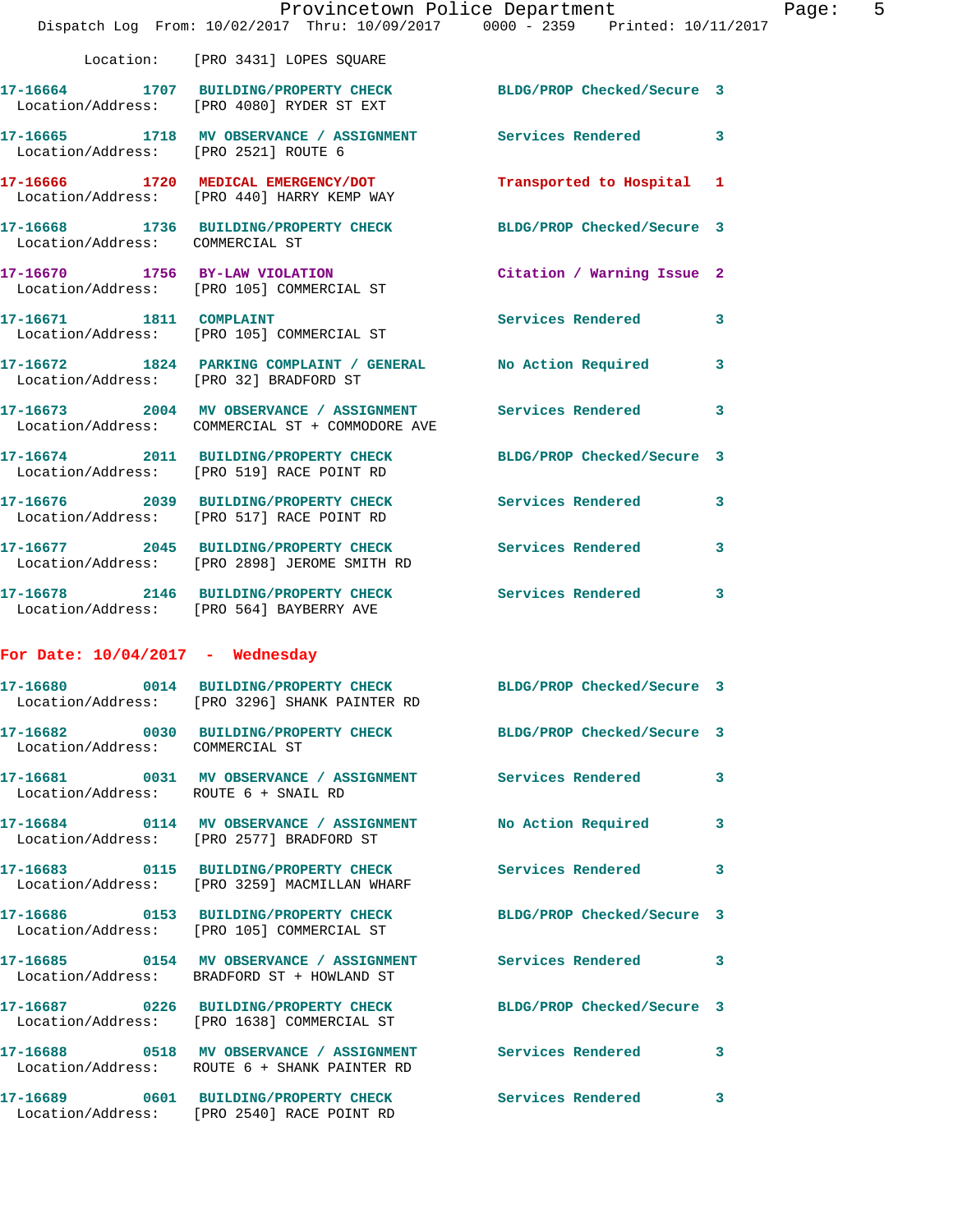|                                                                    | Provincetown Police Department<br>Dispatch Log From: 10/02/2017 Thru: 10/09/2017 0000 - 2359 Printed: 10/11/2017 |                            |              |
|--------------------------------------------------------------------|------------------------------------------------------------------------------------------------------------------|----------------------------|--------------|
|                                                                    | 17-16690 0611 BUILDING/PROPERTY CHECK BLDG/PROP Checked/Secure 3<br>Location/Address: [PRO 447] JEROME SMITH RD  |                            |              |
|                                                                    | 17-16691 0616 BUILDING/PROPERTY CHECK<br>Location/Address: [PRO 444] HIGH POLE HILL                              | BLDG/PROP Checked/Secure 3 |              |
|                                                                    | 17-16692 0707 MV OBSERVANCE / ASSIGNMENT Services Rendered<br>Location/Address: [PRO 3430] COMMERCIAL ST         |                            | 3            |
|                                                                    | 17-16693 0749 BUILDING/PROPERTY CHECK Services Rendered<br>Location/Address: [PRO 2977] COMMERCIAL ST            |                            | 3            |
|                                                                    | 17-16694 0809 SCHOOL ASSIGNMENT<br>Location/Address: [PRO 488] MAYFLOWER ST                                      | <b>No Action Required</b>  | 3            |
|                                                                    | 17-16695 0833 COURT ASSIGNMENT<br>Location: [PRO 3705] ORLEANS DISTRICT COURT                                    | No Action Required         | 3            |
|                                                                    | 17-16696 0910 BUILDING/PROPERTY CHECK BLDG/PROP Checked/Secure 3<br>Location/Address: [PRO 2206] COMMERCIAL ST   |                            |              |
| 17-16697 0911 ALARM - GENERAL                                      | Location/Address: [PRO 3299] WEST VINE ST                                                                        | Services Rendered          | 1            |
| 17-16698 0925 MV DISABLED<br>Location/Address: [PRO 3440] ROUTE 6  |                                                                                                                  | Services Rendered          | $\mathbf{2}$ |
| 17-16699 0927 MV STOP<br>Location/Address: [PRO 2754] ROUTE 6      |                                                                                                                  | <b>VERBAL WARNING</b>      | 3            |
|                                                                    | 17-16700 1011 TRAINING WELLFLEET<br>Location/Address: [PRO 3728] COMMERCIAL ST                                   | No Action Required         | 3            |
|                                                                    | Location/Address: [PRO 3364] HARBOUR DR                                                                          | False Alarm                | 1            |
|                                                                    | 17-16702 1056 MEDICAL EMERGENCY DOT<br>Location/Address: [PRO 440] HARRY KEMP WAY                                | Transported to Hospital    | 1            |
|                                                                    | $17-16704$ 1203 PARK, WALK & TALK<br>Location/Address: [PRO 569] WINSLOW ST                                      | Services Rendered          | $\mathbf{2}$ |
| 17-16705 1207 BIKE ABANDONED<br>Location/Address: SHANK PAINTER RD |                                                                                                                  | Investigated               | 2            |
|                                                                    | 17-16706 1240 BUILDING/PROPERTY CHECK<br>Location/Address: [PRO 4080] RYDER ST EXT                               | BLDG/PROP Checked/Secure 3 |              |
| Location/Address: [PRO 3287] ROUTE 6                               | 17-16707 1241 BUILDING/PROPERTY CHECK                                                                            | BLDG/PROP Checked/Secure 3 |              |
| 17-16708 1304 LIFT ASSIST                                          | Location/Address: [PRO 442] HARRY KEMP WAY                                                                       | Services Rendered          | 1            |
|                                                                    | 17-16709 1342 BUILDING/PROPERTY CHECK<br>Location/Address: [PRO 3033] COMMERCIAL ST                              | BLDG/PROP Checked/Secure 3 |              |
|                                                                    | 17-16710 1451 BUILDING/PROPERTY CHECK<br>Location/Address: [PRO 4084] COMMERCIAL ST                              | BLDG/PROP Checked/Secure 3 |              |
|                                                                    | Location/Address: [PRO 488] MAYFLOWER ST                                                                         | Services Rendered          | 3            |
|                                                                    | 17-16712 1523 BUILDING/PROPERTY CHECK<br>Location/Address: [PRO 2500] COMMERCIAL ST                              | BLDG/PROP Checked/Secure 3 |              |
|                                                                    | 17-16713 1542 BY-LAW VIOLATION<br>Location/Address: [PRO 105] COMMERCIAL ST                                      | Citation / Warning Issue 2 |              |
|                                                                    | 17-16714 1553 BUILDING/PROPERTY CHECK                                                                            | BLDG/PROP Checked/Secure 3 |              |

Location/Address: [PRO 447] JEROME SMITH RD

Page: 6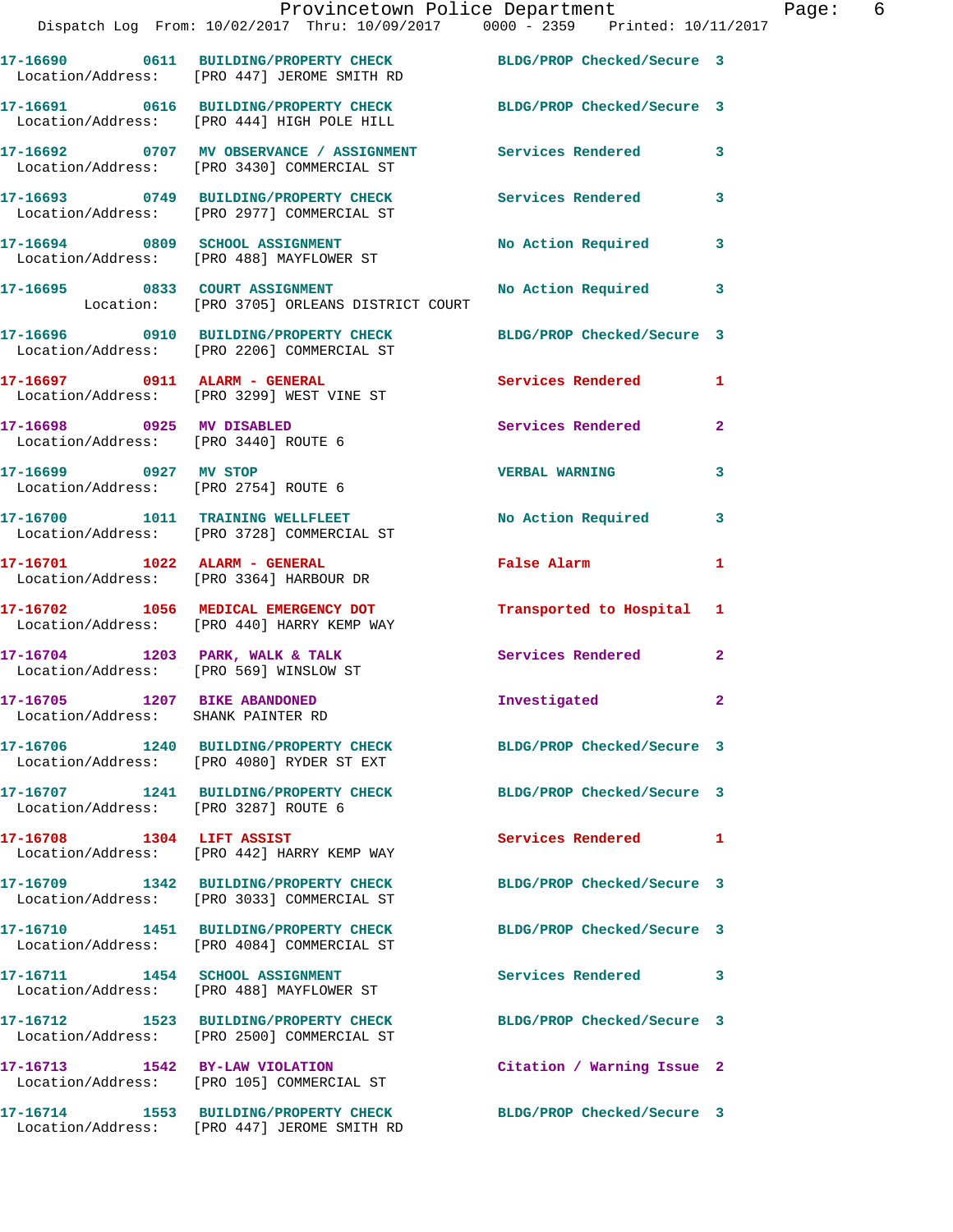|                                      | Provincetown Police Department<br>Dispatch Log From: 10/02/2017 Thru: 10/09/2017 0000 - 2359 Printed: 10/11/2017                         |                            |                         |
|--------------------------------------|------------------------------------------------------------------------------------------------------------------------------------------|----------------------------|-------------------------|
|                                      | 17-16715 1556 MV STOP 17-16715 21 Citation / Warning Issue 3<br>Location/Address: SHANK PAINTER RD + PROVINCE RD                         |                            |                         |
|                                      | 17-16716 1610 MV STOP<br>Location/Address: SHANK PAINTER RD + ROUTE 6                                                                    | Citation / Warning Issue 3 |                         |
|                                      | 17-16718 1711 ASSIST CITIZEN<br>Location/Address: [PRO 542] SHANK PAINTER RD                                                             | Investigated 3             |                         |
|                                      | 17-16719 1829 ALARM - FIRE<br>Location/Address: [PRO 2977] COMMERCIAL ST                                                                 | <b>False Alarm</b>         |                         |
| Refer To Arrest: 17-302-AR           | 17-16720 1907 SERVE WARRANT<br>Location/Address: [PRO 711] BRADFORD ST                                                                   | Arrest(s) Made             | $\overline{\mathbf{3}}$ |
|                                      | 17-16723 2116 SERVICE CALL / POLICE SPOKEN TO<br>Location/Address: [PRO 542] SHANK PAINTER RD                                            |                            | $\mathbf{3}$            |
|                                      | 17-16724 2205 ASSAULT<br>Location/Address: [PRO 3259] MACMILLAN WHARF                                                                    | FOLLOW UP                  | 1                       |
| For Date: $10/05/2017$ - Thursday    |                                                                                                                                          |                            |                         |
|                                      | 17-16726 0041 BUILDING/PROPERTY CHECK Services Rendered 3<br>Location/Address: [PRO 2483] COMMERCIAL ST                                  |                            |                         |
|                                      | 17-16727 0123 MV OBSERVANCE / ASSIGNMENT Services Rendered<br>Location/Address: BRADFORD ST + STANDISH ST                                |                            | $\mathbf{3}$            |
| 17-16728 0123 HAZARDS                | Location/Address: [PRO 2479] ROUTE 6                                                                                                     | Removed Hazard             | $\overline{2}$          |
|                                      | 17-16729 0156 BUILDING/PROPERTY CHECK Services Rendered 3<br>Location/Address: [PRO 433] RYDER ST EXT                                    |                            |                         |
|                                      | 17-16730 0206 BUILDING/PROPERTY CHECK BLDG/PROP Checked/Secure 3<br>Location/Address: [PRO 440] HARRY KEMP WAY                           |                            |                         |
|                                      | 17-16731 0227 MV OBSERVANCE / ASSIGNMENT No Action Required 3<br>Location/Address: HOWLAND ST + BRADFORD ST                              |                            |                         |
| Location/Address: [PRO 3440] ROUTE 6 | 17-16732 0248 MV OBSERVANCE / ASSIGNMENT Services Rendered 3                                                                             |                            |                         |
|                                      | 17-16733 0302 BUILDING/PROPERTY CHECK BLDG/PROP Checked/Secure 3<br>Location/Address: [PRO 341] COMMERCIAL ST                            |                            |                         |
|                                      | 17-16734 0318 MV OBSERVANCE / ASSIGNMENT Services Rendered<br>Location/Address: COMMERCIAL ST + SNAIL RD                                 |                            | $\mathbf{3}$            |
|                                      | 17-16735 0447 BUILDING/PROPERTY CHECK Services Rendered 3<br>Location/Address: [PRO 526] RYDER ST EXT                                    |                            |                         |
|                                      | 17-16736 0600 MV OBSERVANCE / ASSIGNMENT Services Rendered<br>Location/Address: [PRO 3440] ROUTE 6                                       |                            | $\mathbf{3}$            |
|                                      | 17-16737 0806 PRISONER TRANSPORT <b>Transferred Custody</b><br>Location: [PRO 3705] ORLEANS DISTRICT COURT<br>Refer To Arrest: 17-302-AR |                            | $\mathbf{3}$            |
|                                      | 17-16738 0826 LIFT ASSIST ONLY<br>Location/Address: [PRO 57] BRADFORD ST                                                                 | Services Rendered 1        |                         |
|                                      | 17-16739 0901 PARK, WALK & TALK<br>Location: [PRO 3431] LOPES SQUARE                                                                     | No Action Required 2       |                         |
| 17-16740 0931 LOOSE DOG              |                                                                                                                                          | Services Rendered 2        |                         |

Location/Address: FREEMAN ST + COMMERCIAL ST

Provincetown Police Department Page: 7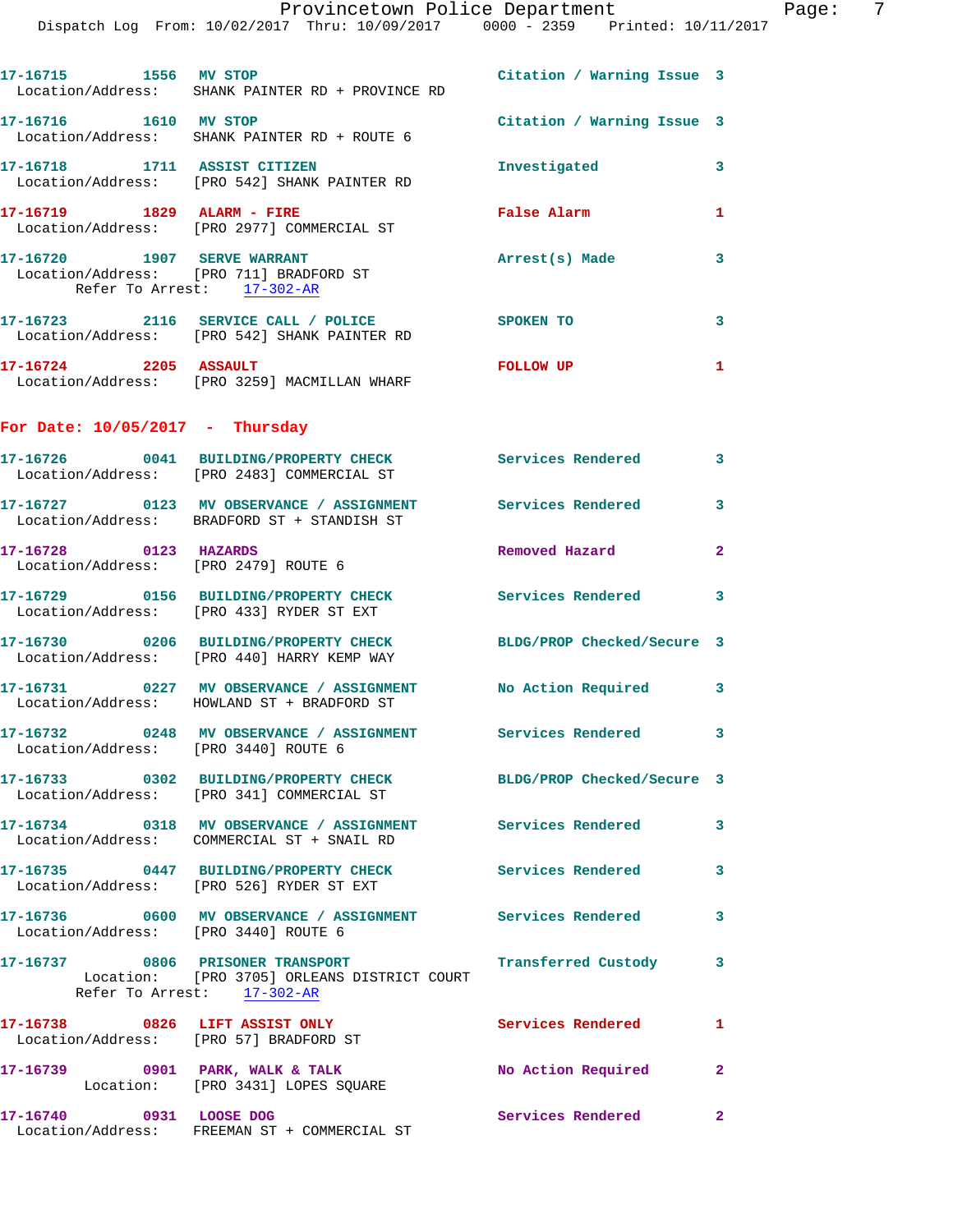Dispatch Log From: 10/02/2017 Thru: 10/09/2017 0000 - 2359 Printed: 10/11/2017

|                                                               | 17-16743 1135 FOLLOW UP<br>Location/Address: [PRO 542] SHANK PAINTER RD                                                           | FOLLOW UP                  | $\overline{a}$             |
|---------------------------------------------------------------|-----------------------------------------------------------------------------------------------------------------------------------|----------------------------|----------------------------|
|                                                               | 17-16745 1236 BUILDING/PROPERTY CHECK<br>Location/Address: [PRO 3033] COMMERCIAL ST                                               | BLDG/PROP Checked/Secure 3 |                            |
| 17-16746 1315 MV COMPLAINT<br>Location/Address: PLEASANT ST   |                                                                                                                                   | SPOKEN TO                  | 2                          |
| 17-16748 1421 FOLLOW UP                                       | Location/Address: [PRO 537] SHANK PAINTER RD                                                                                      | SPOKEN TO                  | $\overline{2}$             |
|                                                               | 17-16750 1555 LARCENY / FORGERY / FRAUD Could Not Locate<br>Location/Address: [PRO 711] BRADFORD ST<br>Refer To Arrest: 17-302-AR |                            | $\overline{2}$             |
|                                                               | 17-16749 1559 BUILDING/PROPERTY CHECK<br>Location/Address: [PRO 3259] MACMILLAN WHARF                                             | <b>Services Rendered</b>   | $\overline{\phantom{a}}$ 3 |
|                                                               | 17-16751 1637 BUILDING/PROPERTY CHECK<br>Location/Address: [PRO 4084] COMMERCIAL ST                                               | BLDG/PROP Checked/Secure 3 |                            |
|                                                               | 17-16752 1645 BY-LAW VIOLATION<br>Location/Address: [PRO 105] COMMERCIAL ST                                                       | Citation / Warning Issue 2 |                            |
|                                                               | 17-16754 1701 MEDICAL EMERGENCY/DETOX<br>Location/Address: [PRO 105] COMMERCIAL ST                                                | Transported to Hospital 1  |                            |
|                                                               | 17-16753 1713 BUILDING/PROPERTY CHECK<br>Location/Address: [PRO 2483] COMMERCIAL ST                                               | <b>Services Rendered</b>   | 3                          |
| 17-16755 1907 KEEP THE PEACE                                  | Location/Address: [PRO 711] BRADFORD ST                                                                                           | SPOKEN TO                  | $\mathbf{2}$               |
|                                                               | 17-16756 1910 MV COMPLAINT<br>Location/Address: WINTHROP ST + COMMERCIAL ST                                                       | Services Rendered          | 2                          |
|                                                               | 17-16757 1929 MV OBSERVANCE / ASSIGNMENT<br>Location/Address: COMMERCIAL ST + SNAIL RD                                            | <b>Services Rendered</b>   | 3                          |
|                                                               | 17-16758 1948 BUILDING/PROPERTY CHECK<br>Location/Address: [PRO 3430] COMMERCIAL ST                                               | <b>Services Rendered</b>   | 3                          |
| 17-16759 1954 PARK, WALK & TALK                               | Location/Address: [PRO 105] COMMERCIAL ST                                                                                         | Services Rendered          | $\mathbf{2}$               |
|                                                               | 17-16760 2019 BUILDING/PROPERTY CHECK<br>Location/Address: [PRO 526] RYDER ST EXT                                                 | Services Rendered          | 3                          |
|                                                               | 17-16761 2027 BUILDING/PROPERTY CHECK<br>Location/Address: [PRO 2194] COMMERCIAL ST                                               | <b>Services Rendered</b>   | $\mathbf{3}$               |
| Location/Address: [PRO 3440] ROUTE 6                          | 17-16762 2035 MV OBSERVANCE / ASSIGNMENT Services Rendered                                                                        |                            | 3                          |
|                                                               | 17-16763 2038 PARK, WALK & TALK<br>Location: [PRO 3431] LOPES SQUARE                                                              | Services Rendered          | $\mathbf{2}$               |
| 17-16764 2054 HAZARDS<br>Location/Address: [PRO 2519] ROUTE 6 |                                                                                                                                   | Could Not Locate           | $\mathbf{2}$               |
| Location/Address: [PRO 2521] ROUTE 6                          | 17-16765 2112 MV OBSERVANCE / ASSIGNMENT Services Rendered                                                                        |                            | 3                          |
|                                                               | 17-16766 2116 MV OBSERVANCE / ASSIGNMENT Services Rendered<br>Location/Address: [PRO 94] BRADFORD ST                              |                            | 3                          |
|                                                               | 17-16767 2132 BUILDING/PROPERTY CHECK<br>Location/Address: [PRO 2494] BRADFORD ST                                                 | Services Rendered          | 3                          |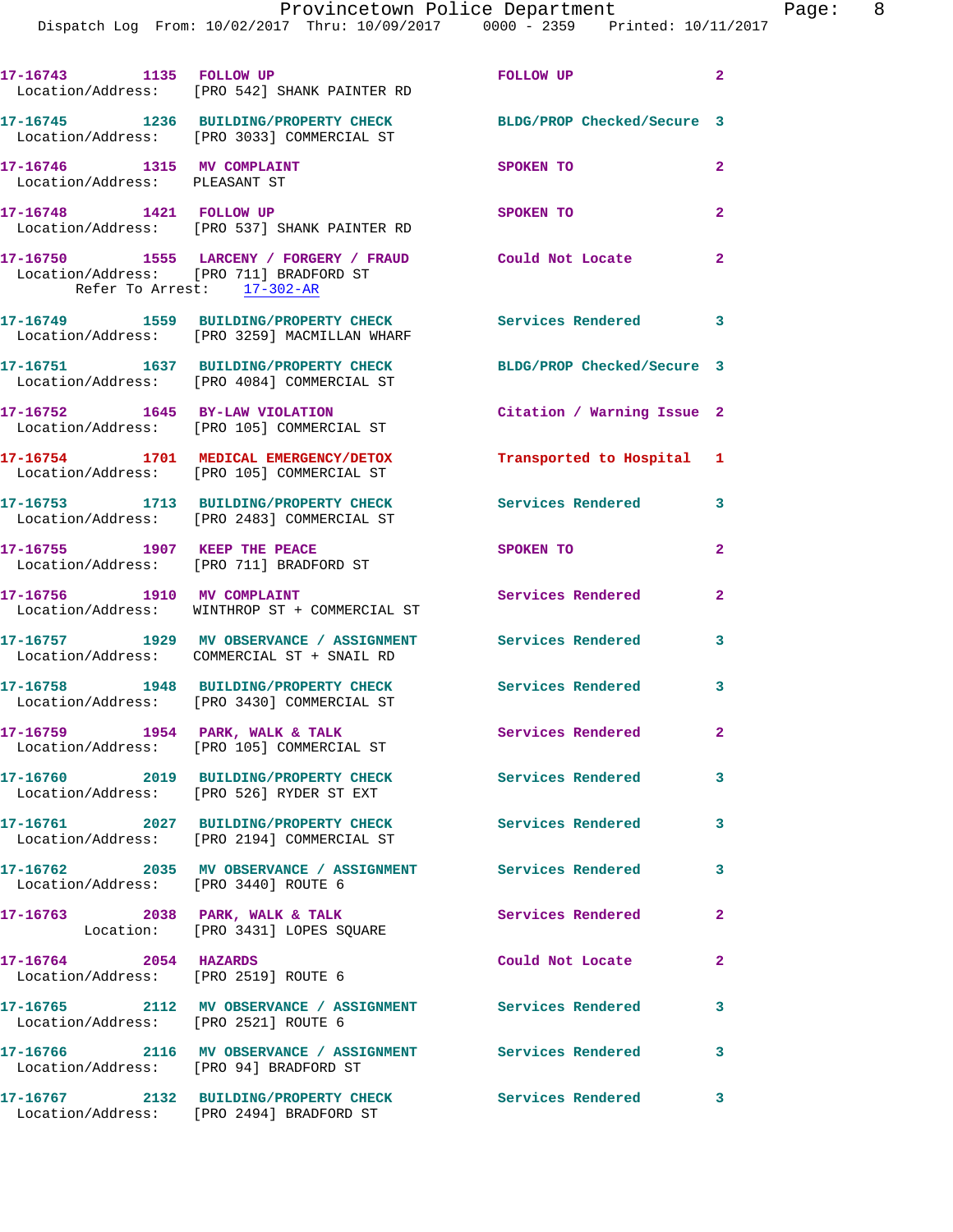|                                      | Provincetown Police Department<br>Dispatch Log From: 10/02/2017 Thru: 10/09/2017 0000 - 2359 Printed: 10/11/2017                             |                         | Page: 9                 |  |
|--------------------------------------|----------------------------------------------------------------------------------------------------------------------------------------------|-------------------------|-------------------------|--|
| 17-16768 2143 MV STOP                | Location/Address: [PRO 751] BRADFORD ST                                                                                                      | <b>VERBAL WARNING</b> 3 |                         |  |
| Location/Address: [PRO 2521] ROUTE 6 | 17-16770 2321 MV COMPLAINT                                                                                                                   | Could Not Locate 2      |                         |  |
|                                      | 17-16771  2335   MEDICAL EMERGENCY   Transported to Hospital 1<br>Location/Address: [PRO 542] SHANK PAINTER RD<br>Refer To Arrest: 17-307-AR |                         |                         |  |
| For Date: $10/06/2017$ - Friday      |                                                                                                                                              |                         |                         |  |
|                                      | 17-16772 0044 MV OBSERVANCE / ASSIGNMENT Services Rendered 3<br>Location/Address: BRADFORD ST + RYDER ST                                     |                         |                         |  |
| Location/Address: COMMERCIAL ST      | 17-16773 0056 BUILDING/PROPERTY CHECK BLDG/PROP Checked/Secure 3                                                                             |                         |                         |  |
|                                      | 17-16774 0104 MV OBSERVANCE / ASSIGNMENT No Action Required 3<br>Location/Address: HOWLAND ST + BRADFORD ST                                  |                         |                         |  |
|                                      | 17-16776 0133 BUILDING/PROPERTY CHECK Services Rendered<br>Location/Address: [PRO 2483] COMMERCIAL ST                                        |                         | $\overline{\mathbf{3}}$ |  |
|                                      | 17-16777 0140 MV OBSERVANCE / ASSIGNMENT Services Rendered 3<br>Location/Address: [PRO 798] COMMERCIAL ST                                    |                         |                         |  |
|                                      | 17-16778 0145 MV STOP<br>Location/Address: [PRO 539] SHANK PAINTER RD                                                                        | <b>VERBAL WARNING 3</b> |                         |  |
|                                      | 17-16779 0203 BUILDING/PROPERTY CHECK Services Rendered 3<br>Location/Address: [PRO 433] RYDER ST EXT                                        |                         |                         |  |
|                                      | 17-16780 0218 BUILDING/PROPERTY CHECK BLDG/PROP Checked/Secure 3<br>Location/Address: [PRO 444] HIGH POLE HILL                               |                         |                         |  |
|                                      | 17-16781 0316 BUILDING/PROPERTY CHECK Services Rendered 3<br>Location/Address: [PRO 526] RYDER ST EXT                                        |                         |                         |  |
|                                      | 17-16782 0324 MV OBSERVANCE / ASSIGNMENT Services Rendered 3<br>Location/Address: COMMERCIAL ST + SNAIL RD                                   |                         |                         |  |
|                                      | 17-16783 0504 BUILDING/PROPERTY CHECK BLDG/PROP Checked/Secure 3<br>Location/Address: [PRO 2206] COMMERCIAL ST                               |                         |                         |  |
|                                      | 17-16784 0511 BUILDING/PROPERTY CHECK BLDG/PROP Checked/Secure 3<br>Location/Address: [PRO 3259] MACMILLAN WHARF                             |                         |                         |  |
|                                      | 17-16785 0521 MV OBSERVANCE / ASSIGNMENT No Action Required 3<br>Location/Address: SHANK PAINTER RD + ROUTE 6                                |                         |                         |  |
|                                      | 17-16786 0609 BUILDING/PROPERTY CHECK Services Rendered<br>Location/Address: [PRO 2540] RACE POINT RD                                        |                         | 3                       |  |
|                                      | 17-16787 0609 SERVICE CALL / POLICE No Action Required 3<br>Location/Address: [PRO 516] RACE POINT RD                                        |                         |                         |  |
|                                      | 17-16789 0820 SCHOOL ASSIGNMENT Services Rendered 3<br>Location/Address: [PRO 488] MAYFLOWER ST                                              |                         |                         |  |
|                                      | 17-16790 0825 PRISONER TRANSPORT<br>Location: [PRO 3705] ORLEANS DISTRICT COURT<br>Refer To Arrest: 17-307-AR                                | Transferred Custody 3   |                         |  |
|                                      | 17-16791 0827 MV OBSERVANCE / ASSIGNMENT No Action Required 3<br>Location/Address: ALDEN ST + BRADFORD ST                                    |                         |                         |  |
|                                      | 17-16792 0846 B & E / BURGLARY<br>Location/Address: [PRO 3166] SHANK PAINTER RD                                                              | Investigated            | $\mathbf{2}$            |  |
|                                      |                                                                                                                                              |                         |                         |  |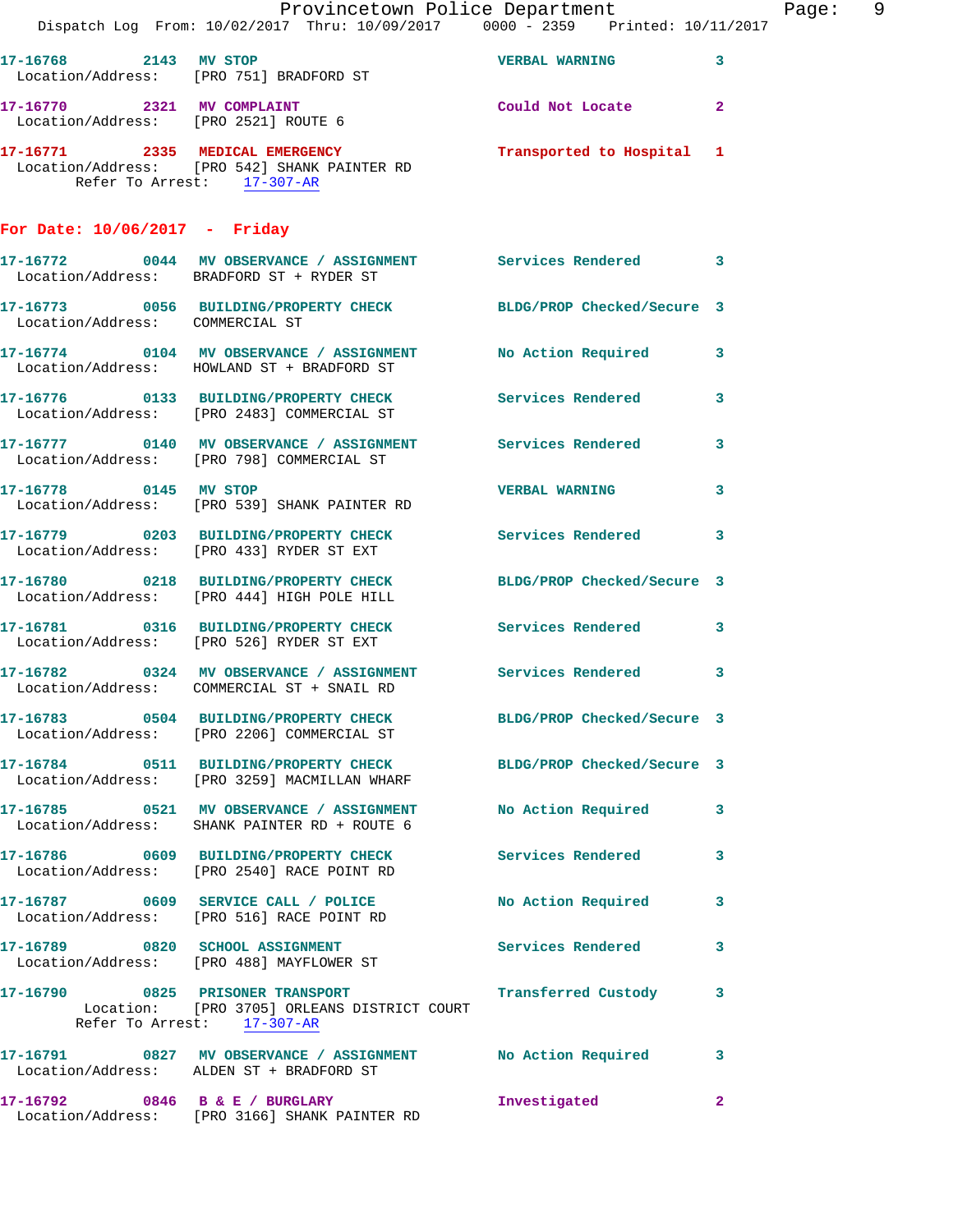|                                                             | Provincetown Police Department<br>Dispatch Log From: 10/02/2017 Thru: 10/09/2017 0000 - 2359 Printed: 10/11/2017      |                           |                         | Page: 10 |  |
|-------------------------------------------------------------|-----------------------------------------------------------------------------------------------------------------------|---------------------------|-------------------------|----------|--|
|                                                             |                                                                                                                       |                           |                         |          |  |
|                                                             | 17-16794 0908 ASSIST DEPARTMENT / MUTUAL AID Services Rendered 3<br>Location/Address: [PRO 396] COMMERCIAL ST         |                           |                         |          |  |
|                                                             | 17-16795 0949 MV OBSERVANCE / ASSIGNMENT No Action Required 3<br>Location/Address: JEROME SMITH RD + SHANK PAINTER RD |                           |                         |          |  |
|                                                             | 17-16796 1200 MV COMPLAINT<br>Location/Address: COMMERCIAL ST + TREMONT ST                                            | <b>GONE ON ARRIVAL</b>    | $\mathbf{2}$            |          |  |
|                                                             | 17-16797 1211 BUILDING/PROPERTY CHECK BLDG/PROP Checked/Secure 3<br>Location/Address: [PRO 4080] RYDER ST EXT         |                           |                         |          |  |
|                                                             | 17-16798 1218 MEDICAL EMERGENCY<br>Location/Address: [PRO 395] COMMERCIAL ST                                          | Transported to Hospital 1 |                         |          |  |
|                                                             | 17-16800 1313 COMPLAINT<br>Location/Address: [PRO 711] BRADFORD ST                                                    | SPOKEN TO                 | 3                       |          |  |
|                                                             | 17-16801 1349 BUILDING/PROPERTY CHECK Services Rendered<br>Location/Address: [PRO 2540] RACE POINT RD                 |                           | $\overline{\mathbf{3}}$ |          |  |
| Location/Address: ROUTE 6 + SNAIL RD                        | 17-16802 1357 MV OBSERVANCE / ASSIGNMENT No Action Required                                                           |                           | $\overline{\mathbf{3}}$ |          |  |
|                                                             |                                                                                                                       | Services Rendered 3       |                         |          |  |
| 17-16805    1605    FOLLOW UP<br>Refer To Arrest: 17-309-AR | Location/Address: [PRO 606] CONWELL ST                                                                                | Investigated              | $\mathbf{2}$            |          |  |
| Location/Address: [PRO 3440] ROUTE 6                        | 17-16806 1623 MV OBSERVANCE / ASSIGNMENT Services Rendered 3                                                          |                           |                         |          |  |
| Location/Address: [PRO 2513] ROUTE 6                        | 17-16807 1627 MV STOP                                                                                                 | <b>VERBAL WARNING</b>     | 3                       |          |  |
|                                                             | 17-16809 1649 SERVE PROTECTION ORDER Could Not Locate<br>Location/Address: [PRO 2924] WEST VINE ST                    |                           | $\mathbf{2}$            |          |  |
| Location/Address: [PRO 57] BRADFORD ST                      | 17-16810 1714 MEDICAL EMERGENCY/LIFT ASSIST Services Rendered                                                         |                           | 1                       |          |  |
| 17-16811 1715 MV STOP                                       | Location/Address: [PRO 3456] RYDER ST EXT                                                                             | <b>VERBAL WARNING</b>     | 3                       |          |  |
|                                                             | 17-16812 1750 BUILDING/PROPERTY CHECK Services Rendered<br>Location/Address: [PRO 3259] MACMILLAN WHARF               |                           | 3                       |          |  |
|                                                             | 17-16813 1810 BUILDING/PROPERTY CHECK<br>Location/Address: [PRO 2977] COMMERCIAL ST                                   | Services Rendered         | 3                       |          |  |
|                                                             | 17-16814 1814 ASSIST CITIZEN<br>Location/Address: [PRO 3711] GEORGES PATH                                             | Services Rendered         | 3                       |          |  |
|                                                             | 17-16815 1846 MEDICAL EMERGENCY/ASSIST<br>Location/Address: [PRO 1466] COMMERCIAL ST                                  | Services Rendered         | 1                       |          |  |
| Location/Address: [PRO 3440] ROUTE 6                        | 17-16817 1913 MV OBSERVANCE / ASSIGNMENT Services Rendered                                                            |                           | 3                       |          |  |
| 17-16818 1925 MV STOP                                       | Location/Address: [PRO 2513] ROUTE 6                                                                                  | <b>VERBAL WARNING</b>     | 3                       |          |  |
|                                                             | 17-16819 1947 BUILDING/PROPERTY CHECK BLDG/PROP Checked/Secure 3<br>Location/Address: [PRO 2483] COMMERCIAL ST        |                           |                         |          |  |

## **For Date: 10/07/2017 - Saturday**

| 17–16821          | 0020 MV OBSERVANCE / ASSIGNMENT | No Action Required |  |
|-------------------|---------------------------------|--------------------|--|
| Location/Address: | BRADFORD ST + HIGH POLE HILL    |                    |  |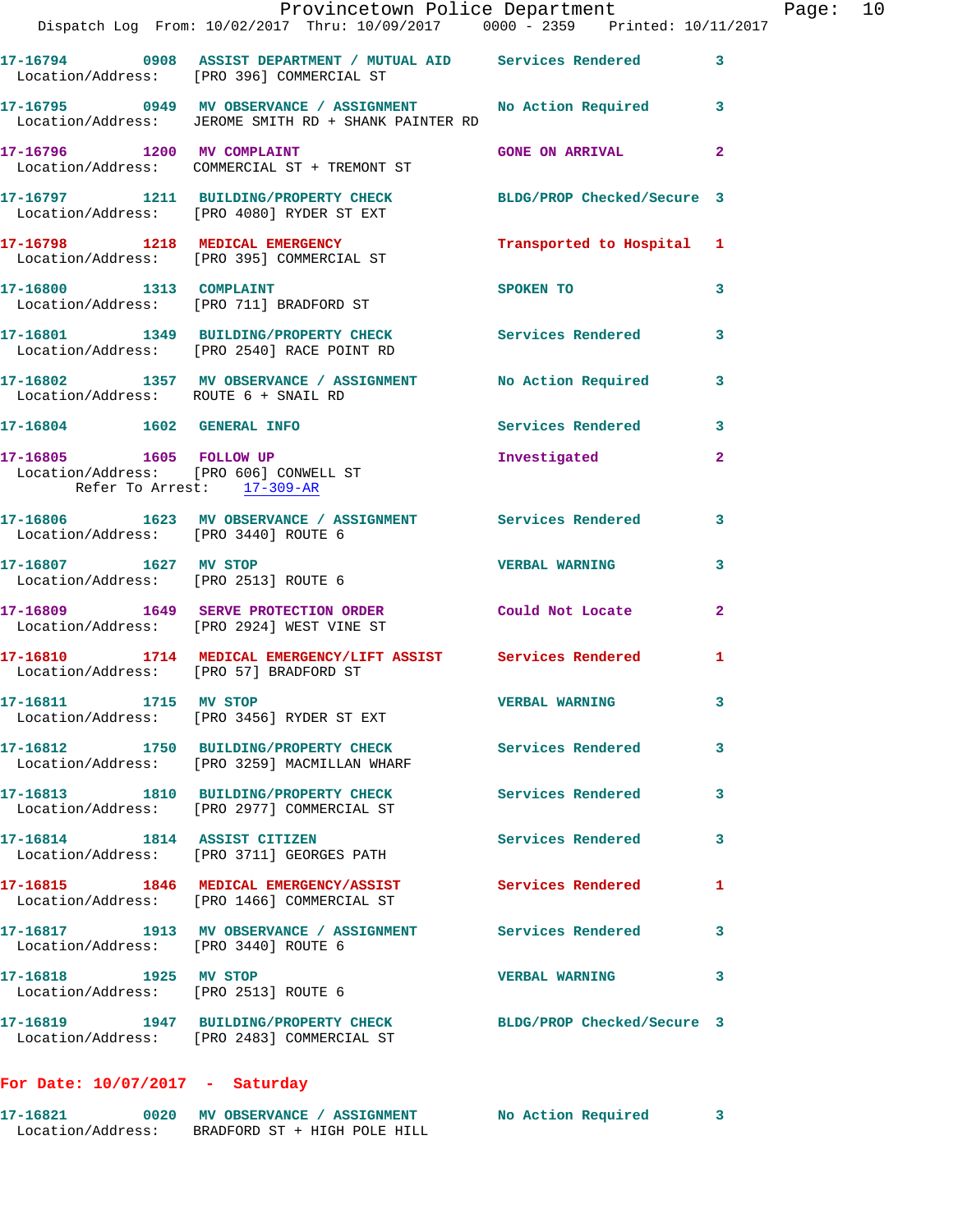|                       | 17-16822 0031 BUILDING/PROPERTY CHECK<br>Location/Address: [PRO 3296] SHANK PAINTER RD                              | BLDG/PROP Checked/Secure 3 |                |
|-----------------------|---------------------------------------------------------------------------------------------------------------------|----------------------------|----------------|
|                       | Location/Address: [PRO 1778] SHANK PAINTER RD                                                                       | BLDG/PROP Checked/Secure 3 |                |
|                       | 17-16824 0039 BUILDING/PROPERTY CHECK<br>Location/Address: [PRO 440] HARRY KEMP WAY                                 | BLDG/PROP Checked/Secure 3 |                |
|                       | 17-16825 0048 PARK, WALK & TALK<br>Location/Address: [PRO 105] COMMERCIAL ST                                        | Services Rendered          | $\overline{2}$ |
|                       | $17-16826$ 0117 PARK, WALK & TALK<br>Location/Address: [PRO 285] COMMERCIAL ST                                      | Services Rendered 2        |                |
|                       | 17-16827 0127 BUILDING/PROPERTY CHECK<br>Location/Address: [PRO 1952] COMMERCIAL ST                                 | BLDG/PROP Checked/Secure 3 |                |
|                       | 17-16828 0130 BUILDING/PROPERTY CHECK<br>Location/Address: [PRO 2540] RACE POINT RD                                 | <b>Services Rendered</b>   | 3              |
|                       | 17-16829 0155 MV OBSERVANCE / ASSIGNMENT No Action Required<br>Location/Address: HOWLAND ST + BRADFORD ST           |                            | 3              |
|                       | 17-16830 0218 MV OBSERVANCE / ASSIGNMENT No Action Required<br>Location/Address: ROUTE 6 + SNAIL RD                 |                            | 3              |
|                       | 17-16831 0350 BUILDING/PROPERTY CHECK BLDG/PROP Checked/Secure 3                                                    |                            |                |
|                       | Location/Address: [PRO 447] JEROME SMITH RD<br>17-16832 6553 MV OBSERVANCE / ASSIGNMENT Services Rendered           |                            | 3              |
|                       | Location/Address: JEROME SMITH RD + SHANK PAINTER RD<br>17-16833 0554 MV OBSERVANCE / ASSIGNMENT                    | No Action Required         | 3              |
|                       | Location/Address: JEROME SMITH RD + SHANK PAINTER RD                                                                |                            |                |
|                       | 17-16834 0625 BUILDING/PROPERTY CHECK<br>Location/Address: [PRO 444] HIGH POLE HILL                                 | BLDG/PROP Checked/Secure 3 |                |
| 17-16835 0726 MV STOP | Location/Address: [PRO 2513] ROUTE 6                                                                                | <b>VERBAL WARNING</b>      | 3              |
|                       | 17-16836 0737 PARKING COMPLAINT / GENERAL Citation / Warning Issue 3<br>Location/Address: [PRO 3456] RYDER ST EXT   |                            |                |
|                       | 17-16837 0744 BUILDING/PROPERTY CHECK Services Rendered<br>Location/Address: [PRO 3259] MACMILLAN WHARF             |                            | 3              |
| 17-16838 0748 MV STOP | Location/Address: [PRO 2513] ROUTE 6                                                                                | <b>VERBAL WARNING</b>      | 3              |
|                       | 17-16839 0757 PARK, WALK & TALK<br>Location/Address: COMMERCIAL ST + CARVER ST                                      | <b>Services Rendered</b>   | $\mathbf{2}$   |
| 17-16840 0820 MV STOP | Location/Address: [PRO 2513] ROUTE 6                                                                                | <b>VERBAL WARNING</b>      | 3              |
| 17-16842 0830 MV STOP | Location/Address: [PRO 2513] ROUTE 6                                                                                | <b>VERBAL WARNING</b>      | 3              |
|                       | 17-16841 0834 MV OBSERVANCE / ASSIGNMENT Services Rendered<br>Location/Address: TELEGRAPH HILL RD + BRADFORD ST EXT |                            | 3              |
| 17-16843 0845 MV STOP | Location/Address: [PRO 2513] ROUTE 6                                                                                | Citation / Warning Issue 3 |                |
| 17-16844 0904 MV STOP | Location/Address: [PRO 2513] ROUTE 6                                                                                | Citation / Warning Issue 3 |                |
|                       | 17-16845 0945 PARKING COMPLAINT / GENERAL Citation / Warning Issue 3                                                |                            |                |
|                       |                                                                                                                     |                            |                |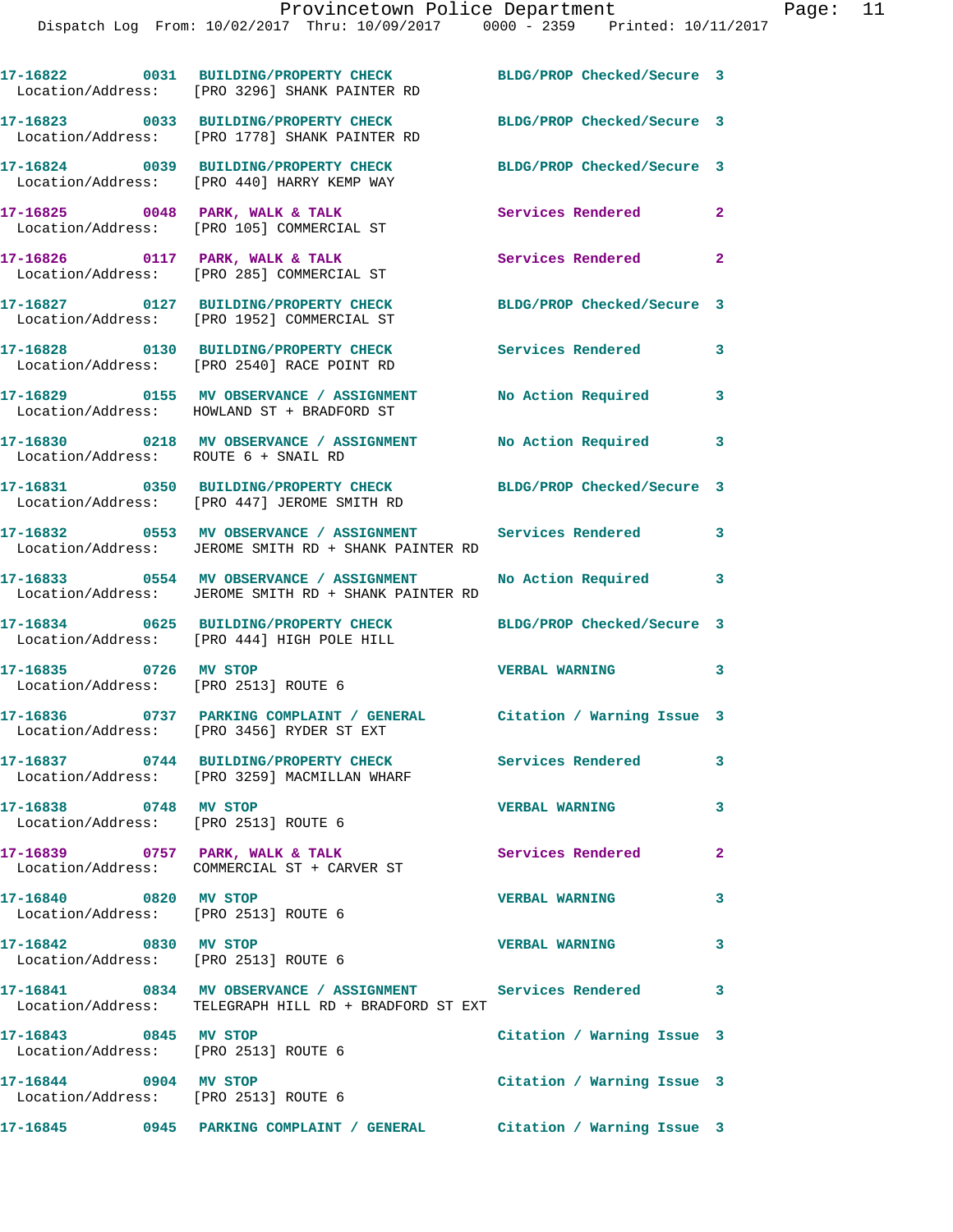|                                                               | Dispatch Log From: 10/02/2017 Thru: 10/09/2017 0000 - 2359 Printed: 10/11/2017                                 | Provincetown Police Department |                | Page: 12 |
|---------------------------------------------------------------|----------------------------------------------------------------------------------------------------------------|--------------------------------|----------------|----------|
|                                                               | Location/Address: [PRO 105] COMMERCIAL ST                                                                      |                                |                |          |
|                                                               | 17-16846 1044 MV HIT & RUN<br>Location/Address: [PRO 1195] COMMERCIAL ST                                       | Services Rendered 2            |                |          |
| Location/Address: BRADFORD ST                                 | 17-16847 1050 911 / GENERAL 1 Services Rendered 1                                                              |                                |                |          |
|                                                               | 17-16848 1108 PARK, WALK & TALK<br>Location: [PRO 3431] LOPES SQUARE                                           | Services Rendered              | $\overline{2}$ |          |
| Location/Address: [PRO 57] BRADFORD ST                        | 17-16849 1112 MEDICAL EMERGENCY/LIFT ASSIST Services Rendered 1                                                |                                |                |          |
|                                                               | 17-16850 1114 ASSIST CITIZEN<br>Location/Address: [PRO 542] SHANK PAINTER RD                                   | Services Rendered 3            |                |          |
| 17-16852 1210 MV DISABLED<br>Location/Address: CONWELL ST     |                                                                                                                | Services Rendered 2            |                |          |
|                                                               | 17-16853 1218 BUILDING/PROPERTY CHECK BLDG/PROP Checked/Secure 3<br>Location/Address: [PRO 2500] COMMERCIAL ST |                                |                |          |
| Location/Address: [PRO 2513] ROUTE 6                          | 17-16854 1224 MV STOP                                                                                          | VERBAL WARNING 3               |                |          |
| Location/Address: [PRO 569] WINSLOW ST                        | 17-16856 1230 BUILDING/PROPERTY CHECK Services Rendered 3                                                      |                                |                |          |
| 17-16855 1233 MV STOP<br>Location/Address: [PRO 2513] ROUTE 6 |                                                                                                                | <b>VERBAL WARNING</b>          | $\mathbf{3}$   |          |
|                                                               | 17-16857 1239 FIRE, OTHER<br>Location/Address: [PRO 80] CARVER ST                                              | <b>Services Rendered</b>       | $\mathbf{1}$   |          |
|                                                               | 17-16858 1306 BUILDING/PROPERTY CHECK Services Rendered<br>Location/Address: [PRO 2206] COMMERCIAL ST          |                                | $\mathbf{3}$   |          |
|                                                               | 17-16859 1310 MEDICAL EMERGENCY/DOT<br>Location/Address: [PRO 440] HARRY KEMP WAY                              | Transported to Hospital 1      |                |          |
|                                                               | 17-16860 1313 LARCENY / FORGERY / FRAUD Services Rendered 2<br>Location/Address: [PRO 542] SHANK PAINTER RD    |                                |                |          |
| 17-16862 1357 ANIMAL CALL                                     | Location/Address: [PRO 2520] PRINCE ST                                                                         | No Action Required             | $\mathbf{2}$   |          |
| 17-16863 1412 MV STOP<br>Location/Address: [PRO 2513] ROUTE 6 |                                                                                                                | VERBAL WARNING 3               |                |          |
|                                                               | 17-16864 1442 LOST WALLET<br>Location/Address: [PRO 105] COMMERCIAL ST                                         | Services Rendered 3            |                |          |
|                                                               | 17-16866 1555 BUILDING/PROPERTY CHECK BLDG/PROP Checked/Secure 3<br>Location/Address: [PRO 3033] COMMERCIAL ST |                                |                |          |
|                                                               | 17-16867 1621 BUILDING/PROPERTY CHECK BLDG/PROP Checked/Secure 3<br>Location/Address: [PRO 4080] RYDER ST EXT  |                                |                |          |
|                                                               | 17-16868 1623 MV OBSERVANCE / ASSIGNMENT Services Rendered 3<br>Location/Address: [PRO 3440] ROUTE 6           |                                |                |          |
| 17-16869 1634 MV STOP                                         | Location/Address: [PRO 2513] ROUTE 6                                                                           | <b>VERBAL WARNING</b>          | $\mathbf{3}$   |          |
|                                                               | 17-16870 1641 MV DISABLED<br>Location/Address: RACE POINT RD + PROVINCELANDS RD                                | <b>GONE ON ARRIVAL</b>         | $\mathbf{2}$   |          |
|                                                               | 17-16871 1700 BUILDING/PROPERTY CHECK Services Rendered 3<br>Location/Address: [PRO 2540] RACE POINT RD        |                                |                |          |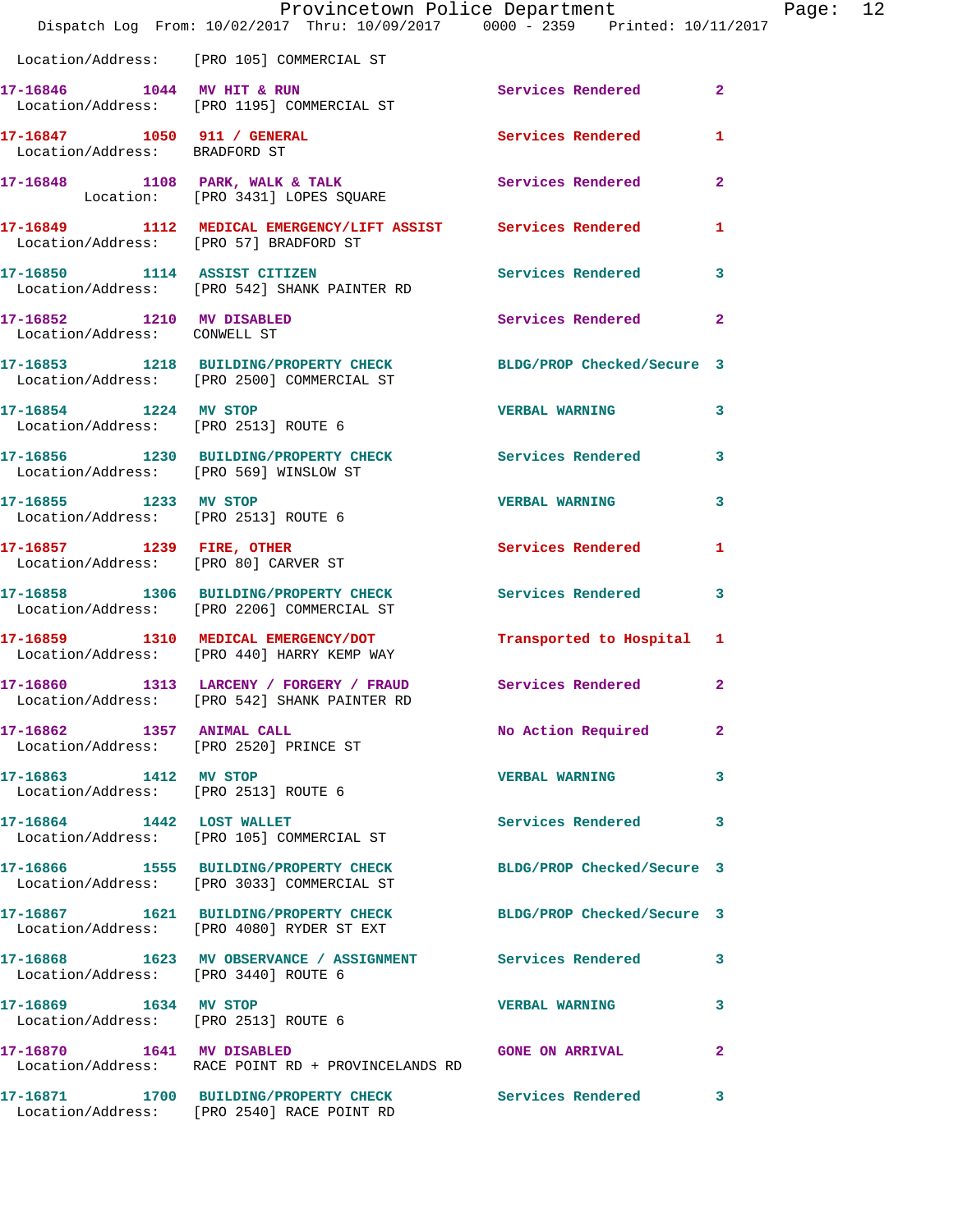|                                        | Provincetown Police Department<br>Dispatch Log From: 10/02/2017 Thru: 10/09/2017 0000 - 2359 Printed: 10/11/2017     |                                             |                | Page: 13 |  |
|----------------------------------------|----------------------------------------------------------------------------------------------------------------------|---------------------------------------------|----------------|----------|--|
|                                        | 17-16872 1712 LARCENY / FORGERY / FRAUD SPOKEN TO<br>Location/Address: [PRO 994] MILLER HILL RD                      |                                             | $\overline{2}$ |          |  |
|                                        | 17-16873 1758 MEDICAL EMERGENCY/TRANSPORT Transported to Hospital 1<br>  Location/Address: [PRO 1038] OFF CONWELL ST |                                             |                |          |  |
|                                        | 17-16874 1850 ALARM - FIRE<br>Location/Address: [PRO 3304] COMMERCIAL ST                                             | False Alarm <b>Exercise Service Service</b> | $\mathbf{1}$   |          |  |
| Location/Address: COMMERCIAL ST        | 17-16876 2026 PROPERTY DAMAGE Could Not Locate 3                                                                     |                                             |                |          |  |
|                                        | 17-16877 2101 BUILDING/PROPERTY CHECK BLDG/PROP Checked/Secure 3<br>Location/Address: [PRO 526] RYDER ST EXT         |                                             |                |          |  |
|                                        | 17-16878 2106 ASSIST CITIZEN/DELIVER MSG Could Not Locate 3<br>Location/Address: [PRO 734] BRADFORD ST               |                                             |                |          |  |
|                                        | 17-16880 2202 MEDICAL EMERGENCY/FALL <b>Transported</b> to Hospital 1<br>Location/Address: [PRO 1286] BRADFORD ST    |                                             |                |          |  |
|                                        | 17-16881 2227 BAR CHECK<br>Location/Address: [PRO 3443] COMMERCIAL ST                                                | Services Rendered 2                         |                |          |  |
| For Date: $10/08/2017$ - Sunday        |                                                                                                                      |                                             |                |          |  |
|                                        | 17-16884 0115 DISTURBANCE / FIGHT / ARGUMENT Could Not Locate 1<br>Location/Address: [PRO 105] COMMERCIAL ST         |                                             |                |          |  |
|                                        | 17-16885 0149 BUILDING/PROPERTY CHECK BLDG/PROP Checked/Secure 3<br>Location/Address: [PRO 3259] MACMILLAN WHARF     |                                             |                |          |  |
|                                        | 17-16887 0542 ASSIST CITIZEN<br>Location/Address: [PRO 451] JOHNSON ST                                               | Services Rendered 3                         |                |          |  |
|                                        | 17-16888 0546 BUILDING/PROPERTY CHECK BLDG/PROP Checked/Secure 3<br>Location/Address: [PRO 444] HIGH POLE HILL       |                                             |                |          |  |
|                                        | 17-16886 0547 BUILDING/PROPERTY CHECK BLDG/PROP Checked/Secure 3<br>Location/Address: [PRO 530] SHANK PAINTER RD     |                                             |                |          |  |
|                                        | 17-16889 0553 BUILDING/PROPERTY CHECK<br>Location/Address: [PRO 1195] COMMERCIAL ST                                  | BLDG/PROP Checked/Secure 3                  |                |          |  |
| Location/Address: [PRO 569] WINSLOW ST | 17-16890 0604 BUILDING/PROPERTY CHECK BLDG/PROP Checked/Secure 3                                                     |                                             |                |          |  |
|                                        | 17-16891 0614 BUILDING/PROPERTY CHECK BLDG/PROP Checked/Secure 3<br>Location/Address: [PRO 519] RACE POINT RD        |                                             |                |          |  |
|                                        | 17-16892 0622 MV OBSERVANCE / ASSIGNMENT<br>Location/Address: HOWLAND ST + BRADFORD ST                               | No Action Required 3                        |                |          |  |
|                                        | 17-16893 0720 BUILDING/PROPERTY CHECK Services Rendered 3<br>Location/Address: [PRO 2977] COMMERCIAL ST              |                                             |                |          |  |
|                                        | 17-16894 0739 BUILDING/PROPERTY CHECK<br>Location/Address: [PRO 2483] COMMERCIAL ST                                  | <b>Services Rendered</b>                    | $\mathbf{3}$   |          |  |
|                                        | 17-16895 0745 BUILDING/PROPERTY CHECK Services Rendered 3<br>Location/Address: [PRO 387] COMMERCIAL ST               |                                             |                |          |  |
|                                        | 17-16896 0752 BUILDING/PROPERTY CHECK<br>Location/Address: [PRO 2500] COMMERCIAL ST                                  | <b>Services Rendered</b>                    | $\mathbf{3}$   |          |  |
|                                        | 17-16897 0756 BUILDING/PROPERTY CHECK Services Rendered 3<br>Location/Address: [PRO 3317] CEMETERY RD                |                                             |                |          |  |
|                                        | 17-16898 0808 MV OBSERVANCE / ASSIGNMENT Citation / Warning Issue 3<br>Location/Address: SNAIL RD + COMMERCIAL ST    |                                             |                |          |  |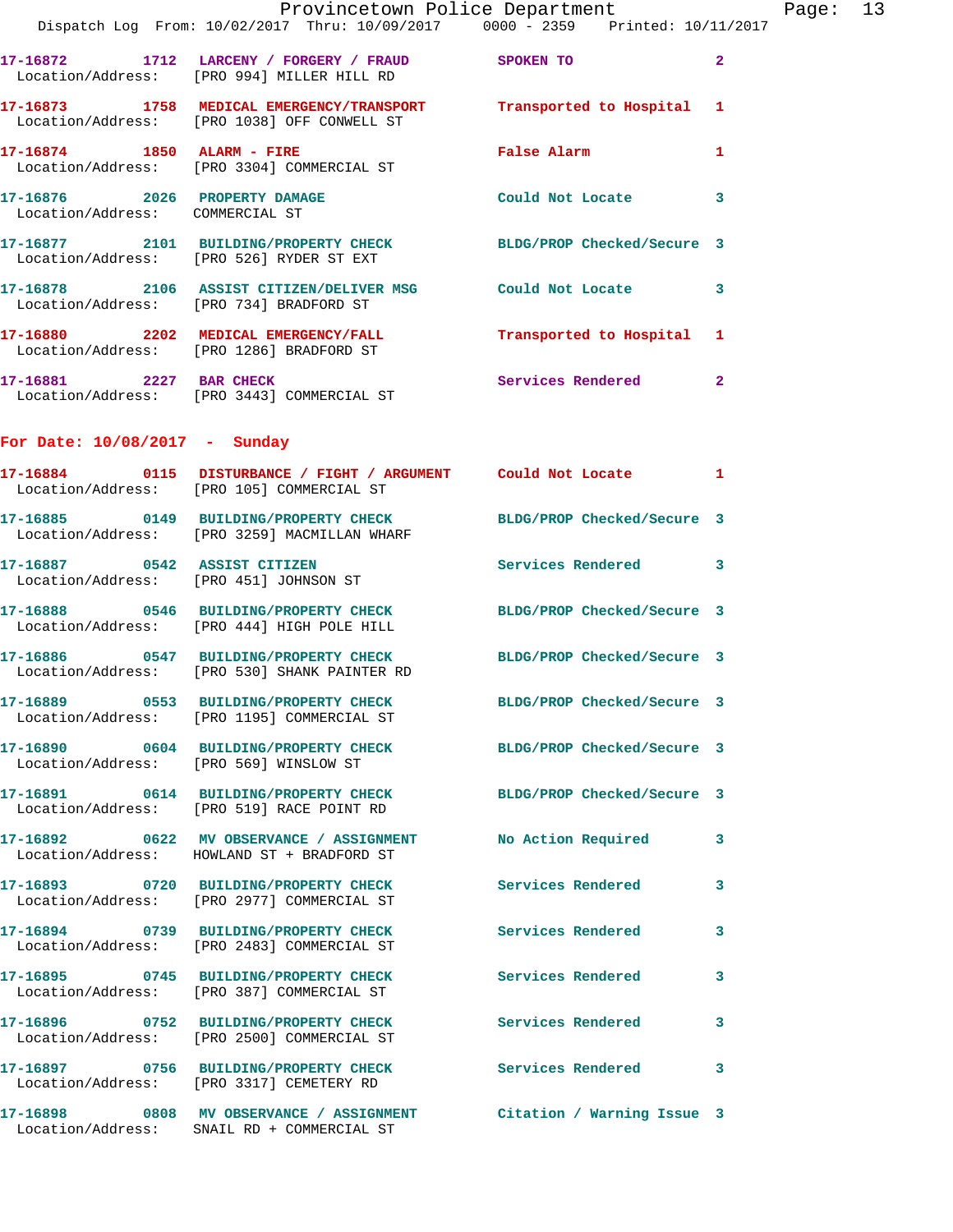Dispatch Log From: 10/02/2017 Thru: 10/09/2017 0000 - 2359 Printed: 10/11/2017

**17-16899 0809 MV STOP VERBAL WARNING 3**  Location/Address: [PRO 2977] COMMERCIAL ST **17-16900 0836 MV OBSERVANCE / ASSIGNMENT Services Rendered 3**  Location/Address: [PRO 3440] ROUTE 6 **17-16902 0904 MV STOP VERBAL WARNING 3**  Location/Address: [PRO 2513] ROUTE 6 **17-16903 0910 MV STOP VERBAL WARNING 3**  Location/Address: [PRO 413] CONWELL ST 17-16904 0928 PARK, WALK & TALK 3 Services Rendered 2 Location/Address: [PRO 569] WINSLOW ST **17-16905 0953 ASSIST CITIZEN Could Not Locate 3 1**  Location/Address: [PRO 542] SHANK PAINTER RD Refer To Arrest: 17-94-AR **17-16915 1000 LOST WEDDING RING Services Rendered 3**  Location/Address: [PRO 106] COMMERCIAL ST **17-16906 1043 TRAFFIC CONTROL Services Rendered 3**  Location/Address: [PRO 105] COMMERCIAL ST **17-16909 1207 BUILDING/PROPERTY CHECK Services Rendered 3**  Location/Address: [PRO 105] COMMERCIAL ST 17-16914 1300 LOST BAG **Services Rendered** 3 Location: [PRO 3431] LOPES SQUARE **17-16911 1315 TRAFFIC CONTROL No Action Required 3**  Location/Address: [PRO 1952] COMMERCIAL ST **17-16912 1333 LOST BROWN PURSE Services Rendered 3**  Location/Address: [PRO 1196] BRADFORD ACRES RD **17-16913 1336 911 / GENERAL/MISDIAL Services Rendered 1**  Location/Address: [PRO 2977] COMMERCIAL ST **17-16917 1338 MV OBSERVANCE / ASSIGNMENT Services Rendered 3**  Location/Address: COMMERCIAL ST + SNAIL RD **17-16918 1401 MV STOP VERBAL WARNING 3**  Location/Address: [PRO 3801] COMMERCIAL ST **17-16919 1415 MV VANDALISM Services Rendered 2**  Location/Address: [PRO 3343] SEASHORE PARK DR **17-16920 1454 ASSIST CITIZEN Services Rendered 3**  Location/Address: [PRO 3430] COMMERCIAL ST **17-16922 1517 ANIMAL CALL/DOGS IN VAN Services Rendered 2**  Location/Address: [PRO 433] RYDER ST EXT **17-16921 1518 BUILDING/PROPERTY CHECK Services Rendered 3**  Location/Address: [PRO 3259] MACMILLAN WHARF **17-16924 1600 MV OBSERVANCE / ASSIGNMENT Services Rendered 3**  Location/Address: [PRO 2521] ROUTE 6 17-16923 1605 PARK, WALK & TALK **Services Rendered** 2 Location/Address: [PRO 105] COMMERCIAL ST **17-16925 1640 MEDICAL EMERGENCY/LACERATION Services Rendered 1**  Location/Address: [PRO 1892] SHANK PAINTER RD **17-16926 1643 MV COLLISION VS BUILDING Services Rendered 1**  Location/Address: [PRO 356] COMMERCIAL ST

Refer To Accident: 17-82-AC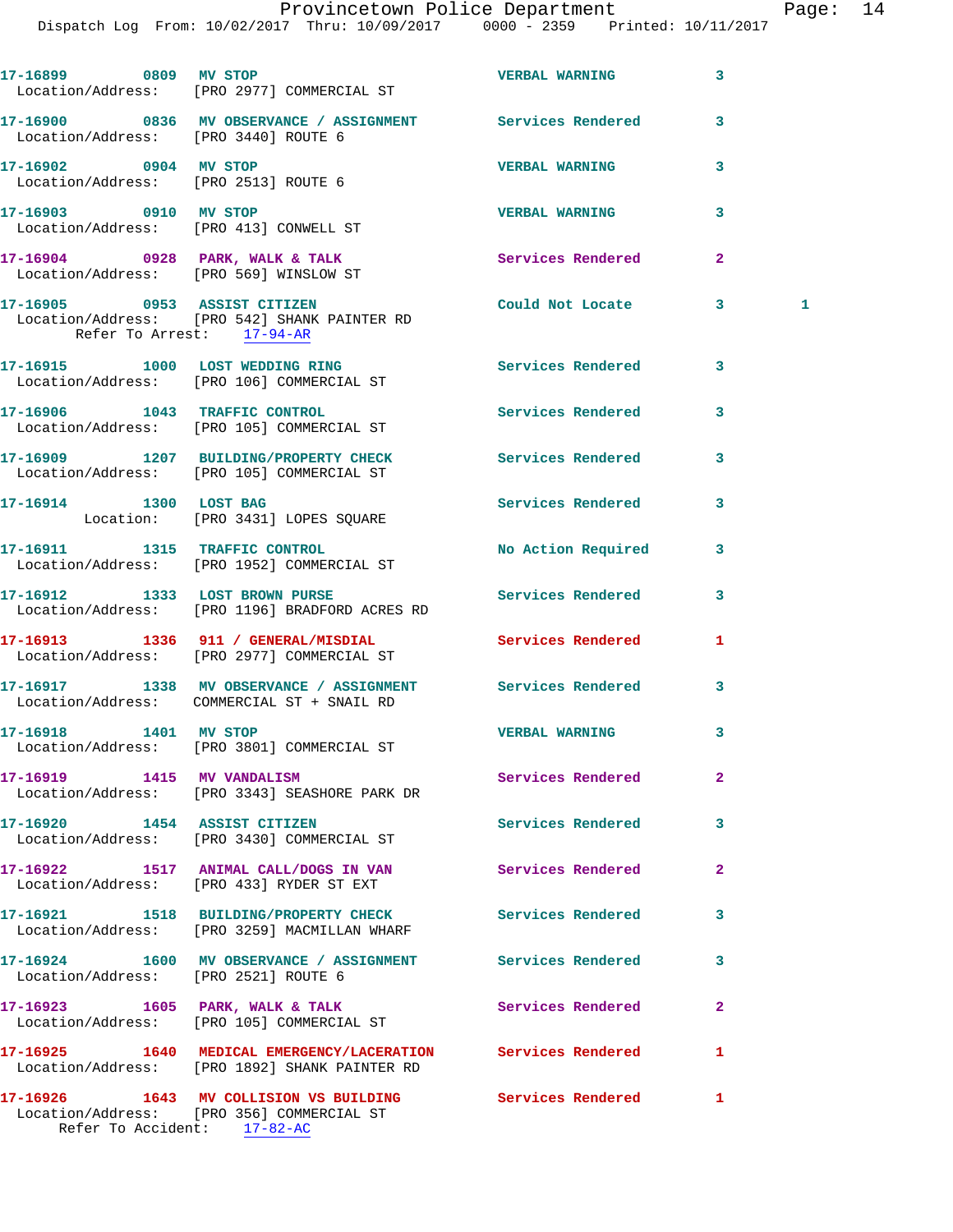|                                                                  | 17-16927 1714 BUILDING/PROPERTY CHECK<br>Location/Address: [PRO 4080] RYDER ST EXT                        | BLDG/PROP Checked/Secure 3 |                            |
|------------------------------------------------------------------|-----------------------------------------------------------------------------------------------------------|----------------------------|----------------------------|
|                                                                  | 17-16928 1717 PARK, WALK & TALK<br>Location/Address: [PRO 396] COMMERCIAL ST                              | Services Rendered          | $\overline{2}$             |
|                                                                  | 17-16929 1755 LOST BANK BAG WITH \$1500 Services Rendered<br>Location/Address: [PRO 542] SHANK PAINTER RD |                            | $\overline{\mathbf{3}}$    |
|                                                                  | 17-16930 1802 DISTURBANCE / FIGHT / ARGUMENT SPOKEN TO<br>Location/Address: [PRO 3207] COMMERCIAL ST      |                            | $\mathbf{1}$               |
|                                                                  | 17-16931 1816 MV COMPLAINT<br>Location/Address: [PRO 958] JEROME SMITH RD                                 | Citation / Warning Issue 2 |                            |
| 17-16932 1906 MEDICAL EMERGENCY                                  | Location/Address: [PRO 1892] SHANK PAINTER RD                                                             | Transported to Hospital 1  |                            |
| 17-16934 1952 MV STOP                                            | Location/Address: [PRO 526] RYDER ST EXT                                                                  | Services Rendered          | $\overline{\mathbf{3}}$    |
|                                                                  | 17-16935 2044 FINGER LACERATION<br>Location/Address: [PRO 2605] COMMERCIAL ST                             | Services Rendered 3        |                            |
|                                                                  | 17-16936 2150 MEDICAL EMERGENCY<br>Location/Address: [PRO 1892] SHANK PAINTER RD                          | Transported to Hospital 2  |                            |
| For Date: $10/09/2017$ - Monday                                  |                                                                                                           |                            |                            |
| 17-16938 0002 DISTURBANCE                                        | Location/Address: [PRO 3443] COMMERCIAL ST                                                                | Services Rendered 2        |                            |
| 17-16939 0031 PARK, WALK & TALK                                  | Location/Address: [PRO 105] COMMERCIAL ST                                                                 | Services Rendered          | $\overline{2}$             |
|                                                                  | 17-16940 0033 ASSIST CITIZEN<br>Location/Address: [PRO 116] COMMERCIAL ST                                 | Services Rendered          | $\overline{\phantom{a}}$ 3 |
| Location/Address: COMMERCIAL ST                                  | 17-16943 0036 BUILDING/PROPERTY CHECK                                                                     | BLDG/PROP Checked/Secure 3 |                            |
| 17-16945 0042 COMPLAINT<br>Location/Address: COMMERCIAL ST       |                                                                                                           | Services Rendered 3        |                            |
|                                                                  | 17-16946 0105 PARK, WALK & TALK<br>Location/Address: [PRO 105] COMMERCIAL ST                              | Services Rendered          | $\mathbf{2}$               |
| 17-16949 0117 FOLLOW UP                                          | Location/Address: [PRO 542] SHANK PAINTER RD                                                              | Services Rendered          | $\overline{2}$             |
| Location/Address: [TRU] ROUTE 6                                  | 17-16952 0830 ASSIST DEPARTMENT / MUTUAL AID Services Rendered 3                                          |                            |                            |
| $17-16953$ 0859 LIFT ASSIST                                      | Location/Address: [PRO 442] HARRY KEMP WAY                                                                | Services Rendered          | $\mathbf{2}$               |
| 17-16955 0927 FOLLOW UP<br>Location/Address: COMMERCIAL ST       |                                                                                                           | Services Rendered          | $\overline{\mathbf{3}}$    |
|                                                                  | 17-16957 1005 SERVICE CALL / POLICE<br>Location/Address: [PRO 2683] COMMERCIAL ST                         | Services Rendered          | 3                          |
| 17-16959 1108 ALARM - GENERAL<br>Location/Address: COMMERCIAL ST |                                                                                                           | False Alarm                | $\mathbf{1}$               |
|                                                                  | 17-16960 1123 SERVICE CALL / POLICE<br>Location/Address: PRINCE ST + BRADFORD ST                          | No Action Required         | 3                          |
| 17-16961 1325 COMPLAINT                                          |                                                                                                           | <b>FOLLOW UP</b>           | 3                          |